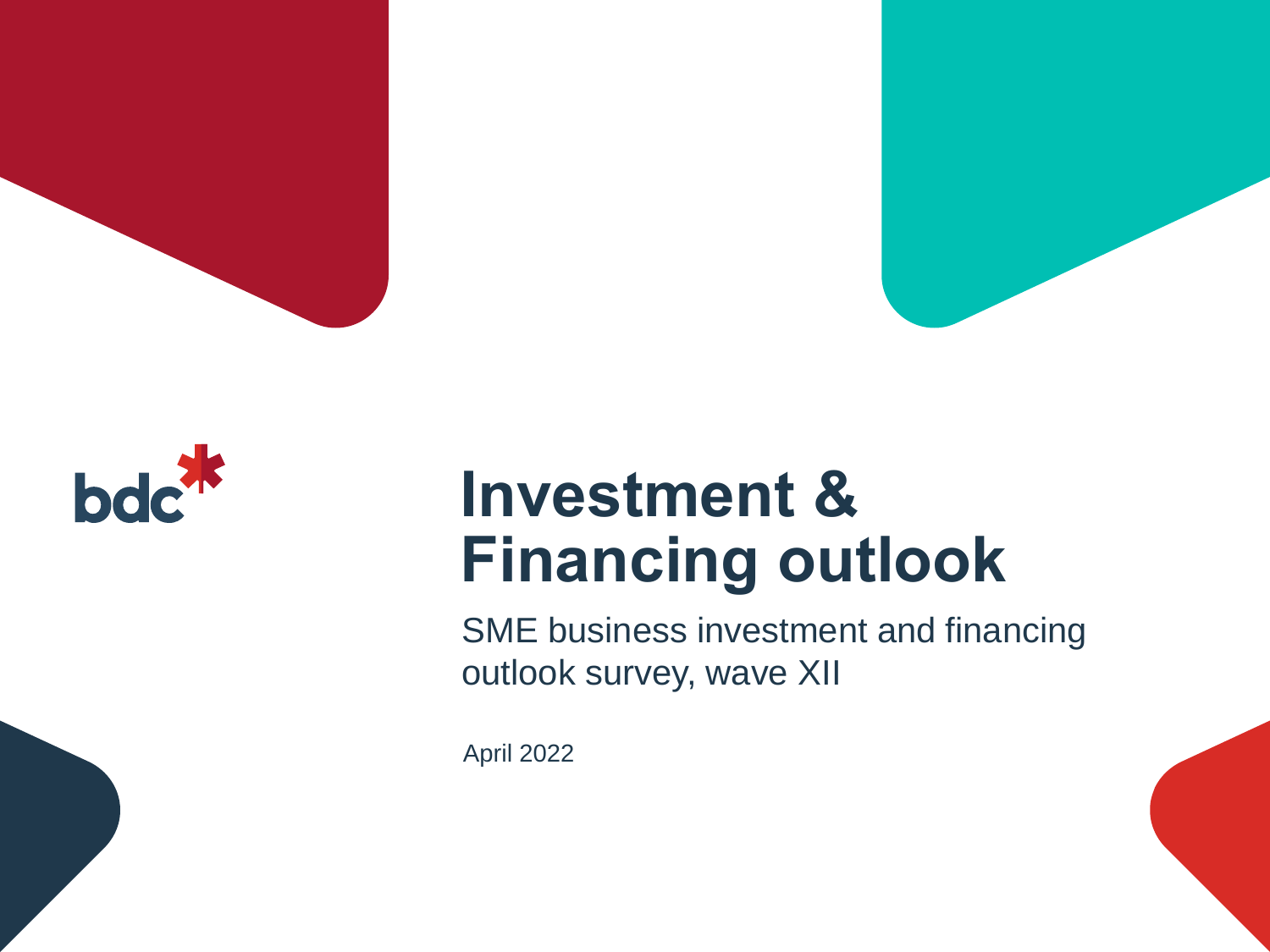

## **Table of contents**







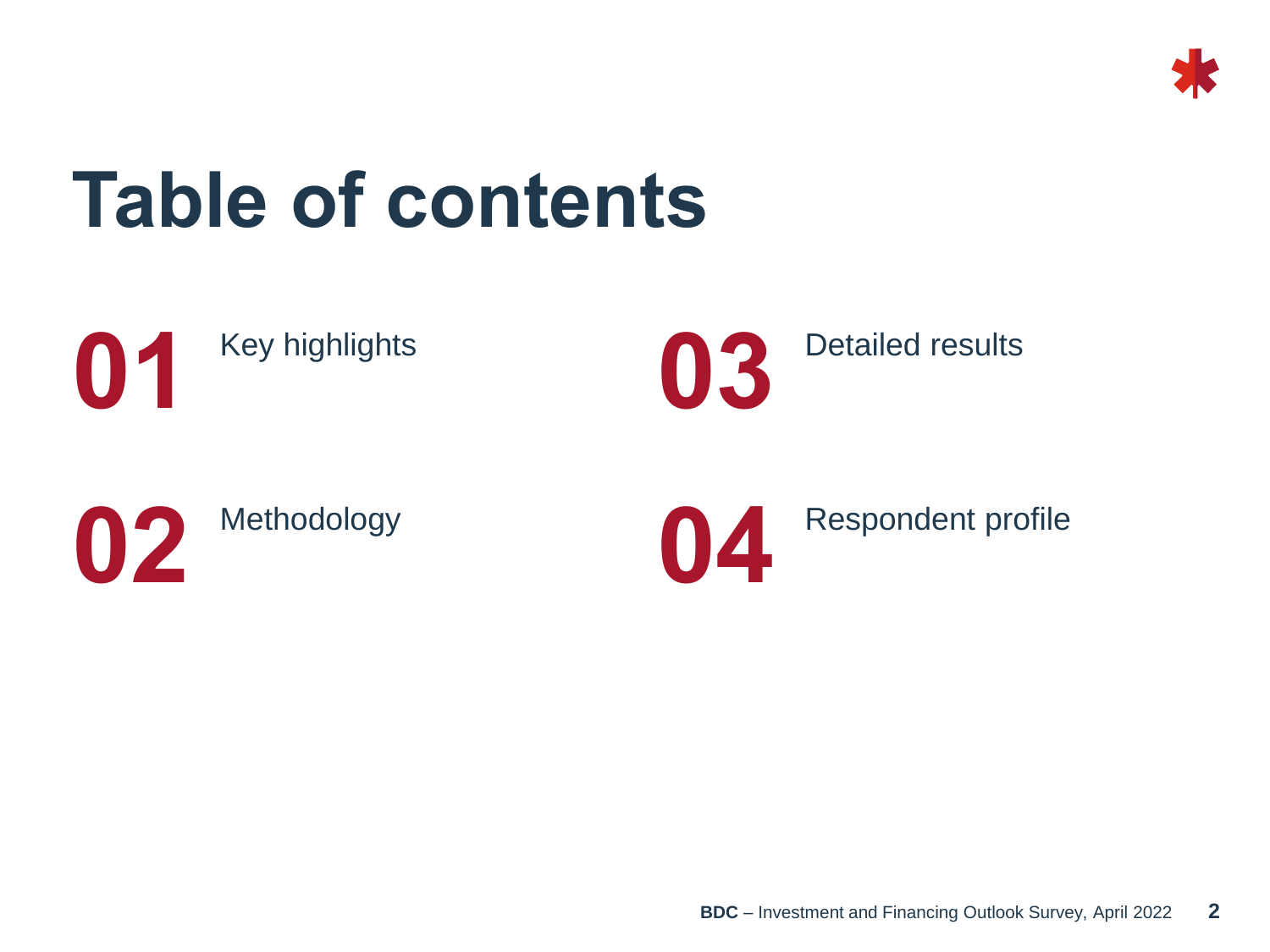# **Key highlights 01.**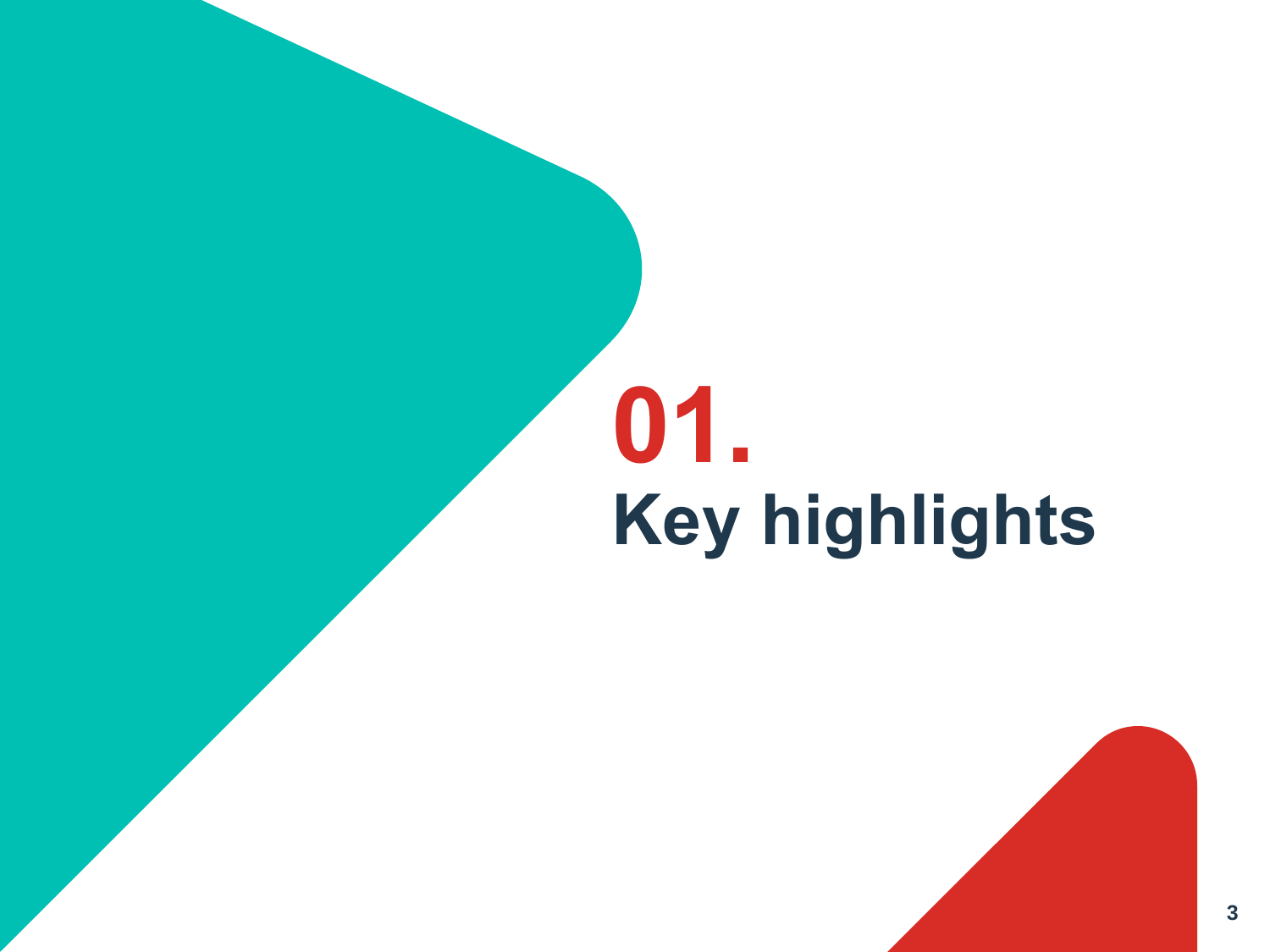### **Key highlights: Profitability profile and investment intentions**



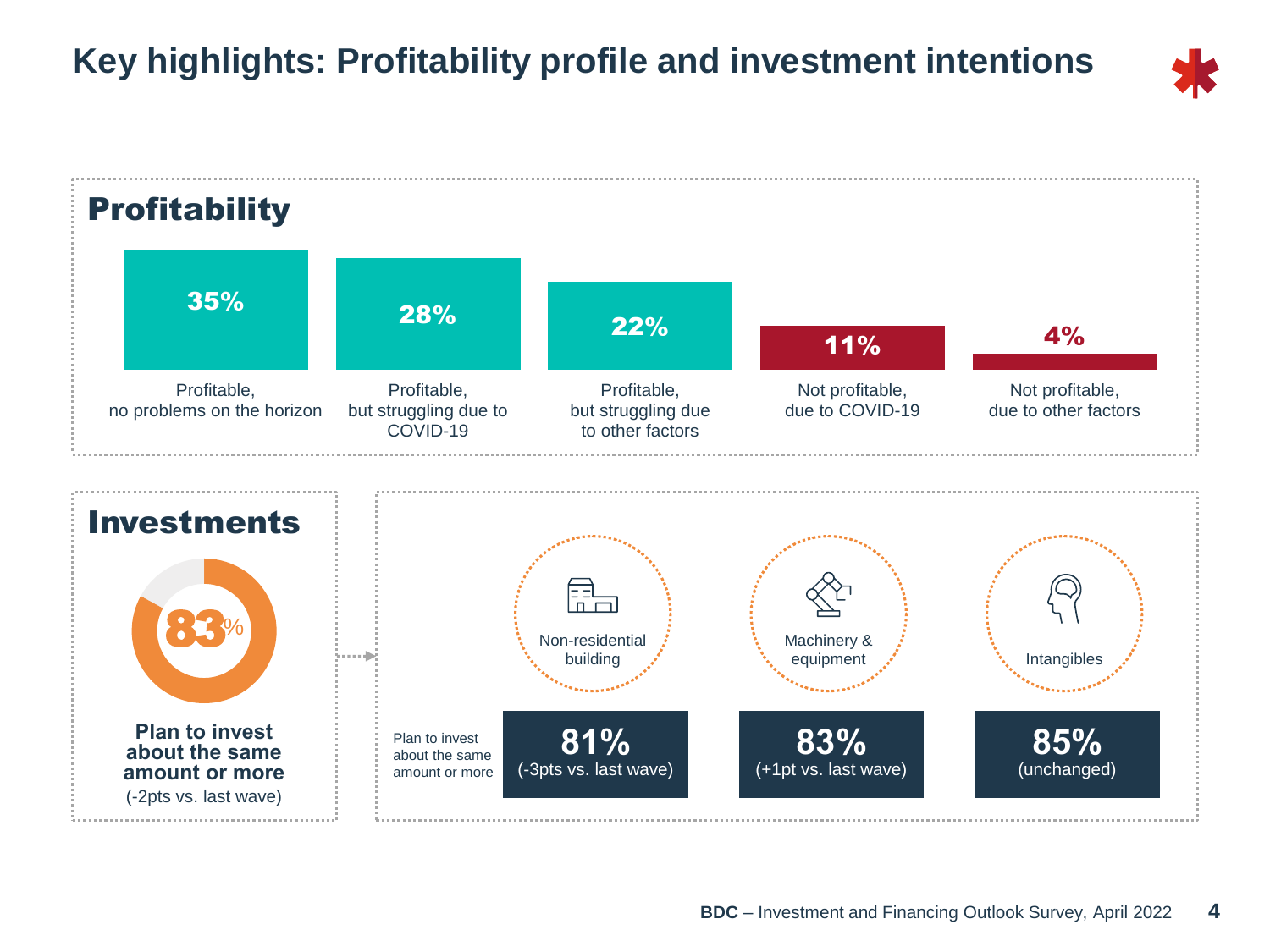### **Key highlights: Financing intentions**



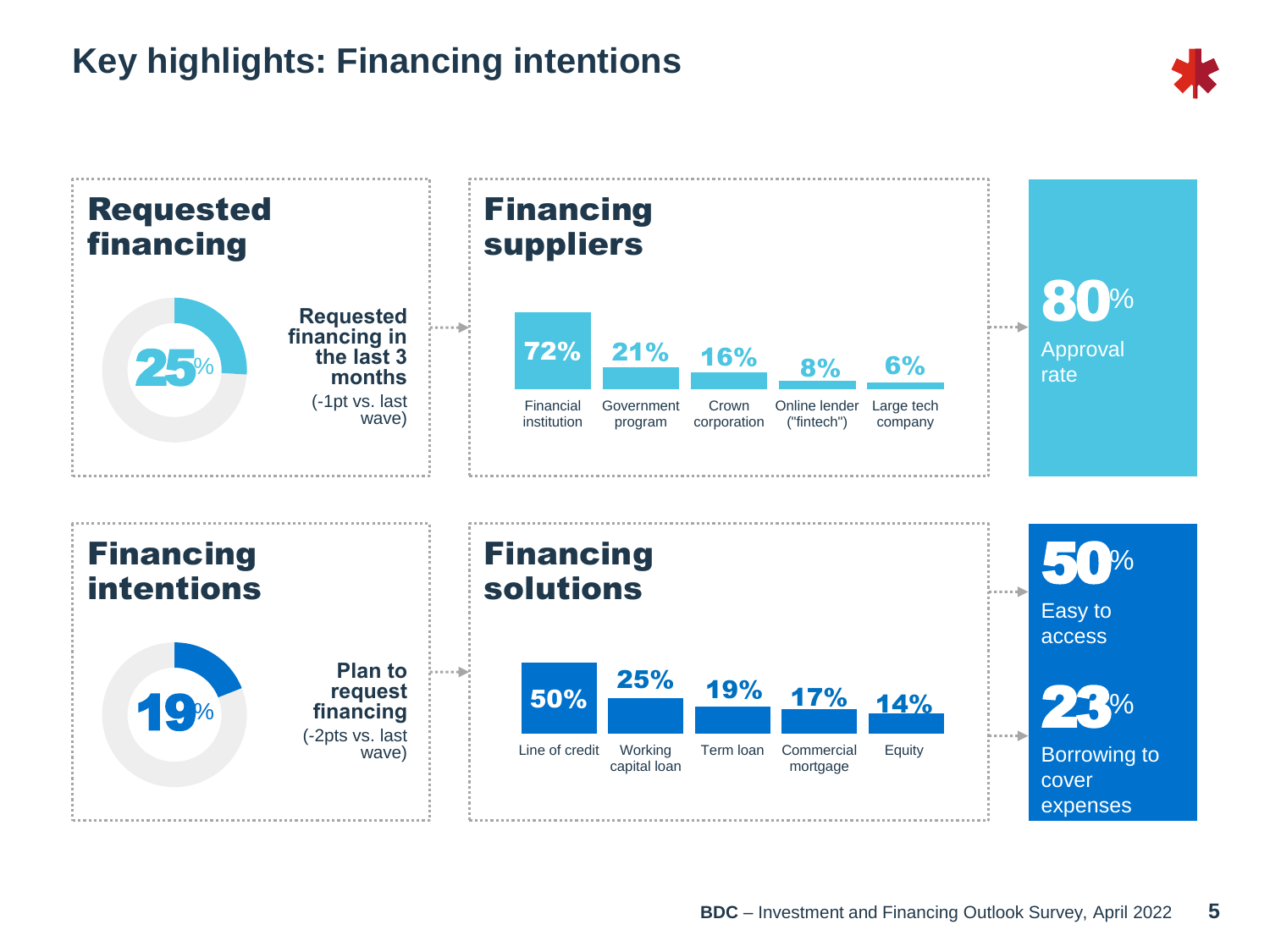### **Key highlights: Optimism**



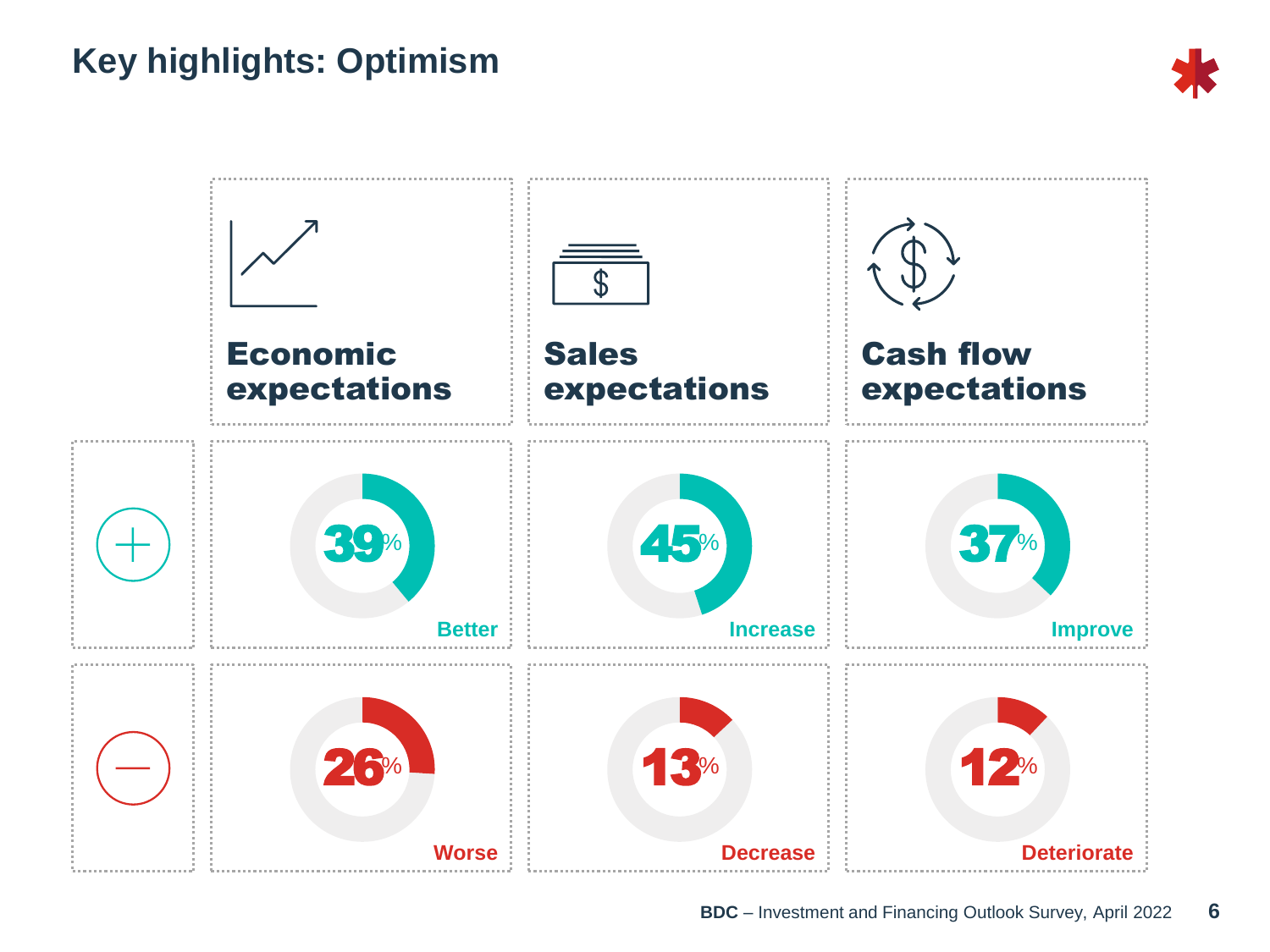# **Methodology 02.**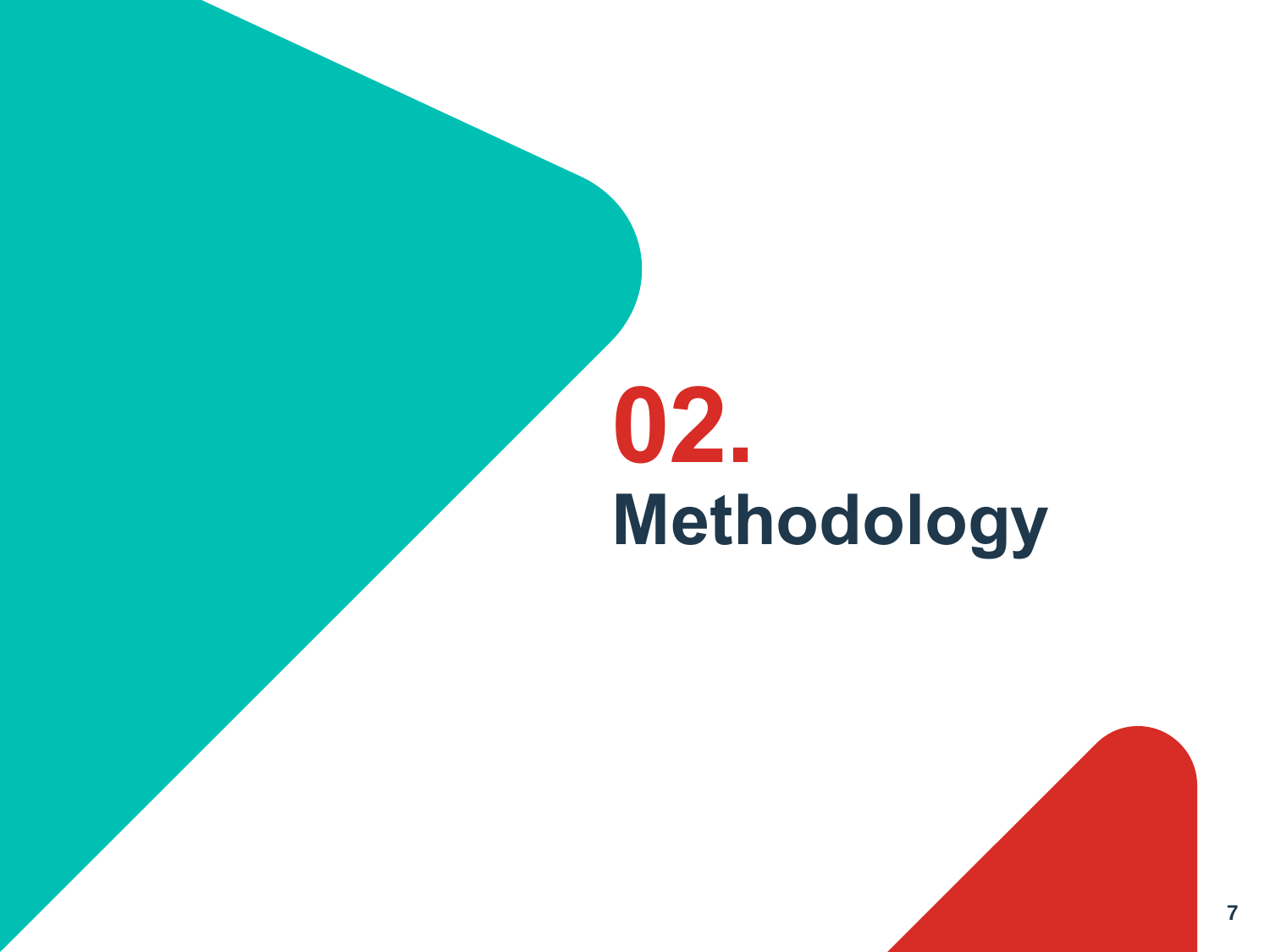

### **Methodology**

#### **Survey methodology**

Online tracking survey.

#### **Respondent profile**

Business owners and business decision-makers from the AskingCanadians (Delvinia) panel.

#### **Survey dates**

April 4th to April 21st, 2022.

#### **Margin of error**

For a probability sample of 1,057 respondents, the maximum margin of error is  $\pm$  3.0 percentage points, 19 times out of 20. However, as this survey is based on a non-probability sample, this information is provided for reference only.

#### **Data processing and analysis**

Were performed by the BDC Research and Market Intelligence team.

#### **Weighting factors**

Results were weighted by region and number of employees to be representative of the Canadian SME population.

**Note:** Unless otherwise noted, the bases for calculation exclude respondents who chose not to answer the question. Other appropriate exclusions are detailed on the individual slides.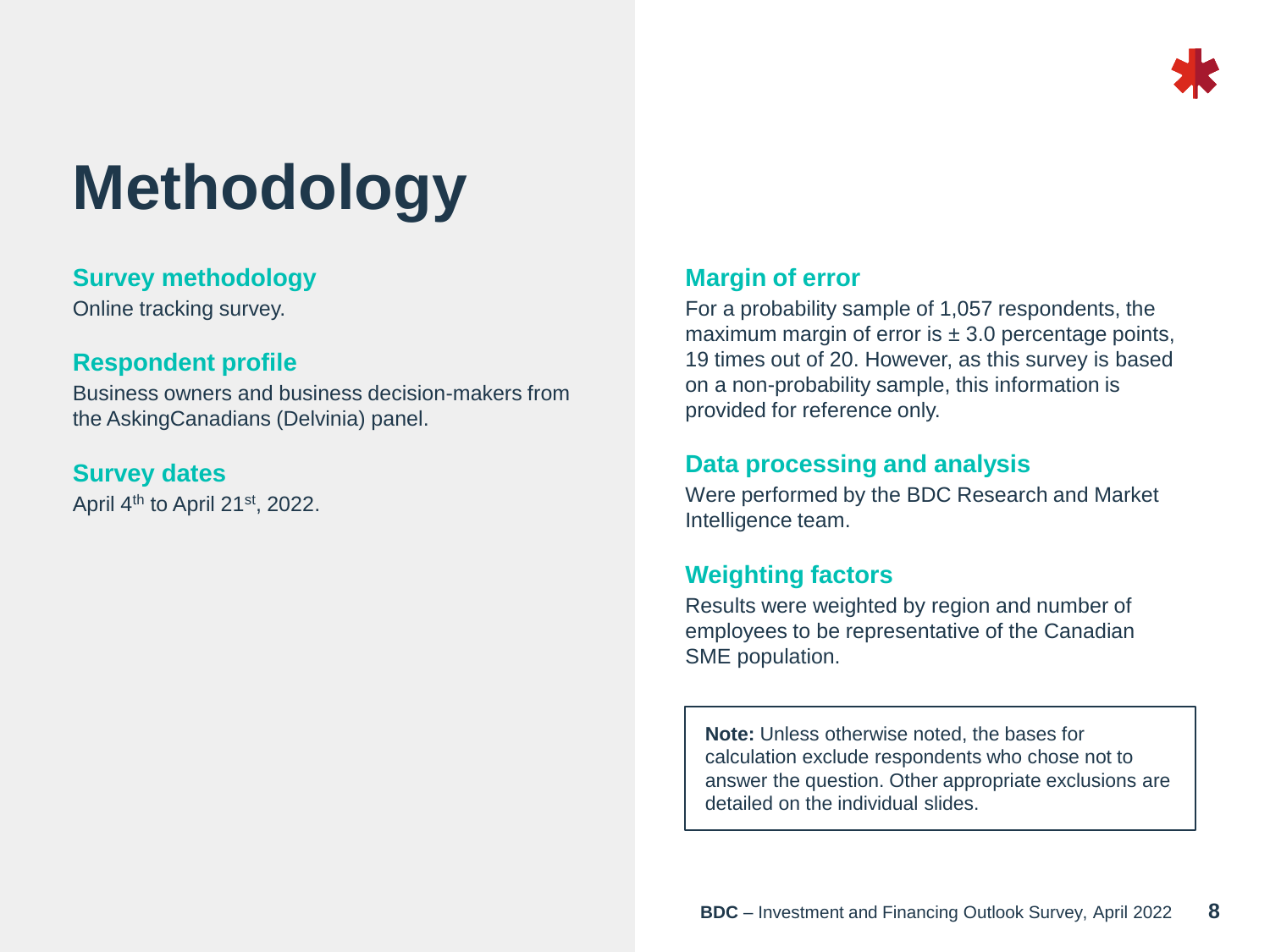## **Detailed results 03.**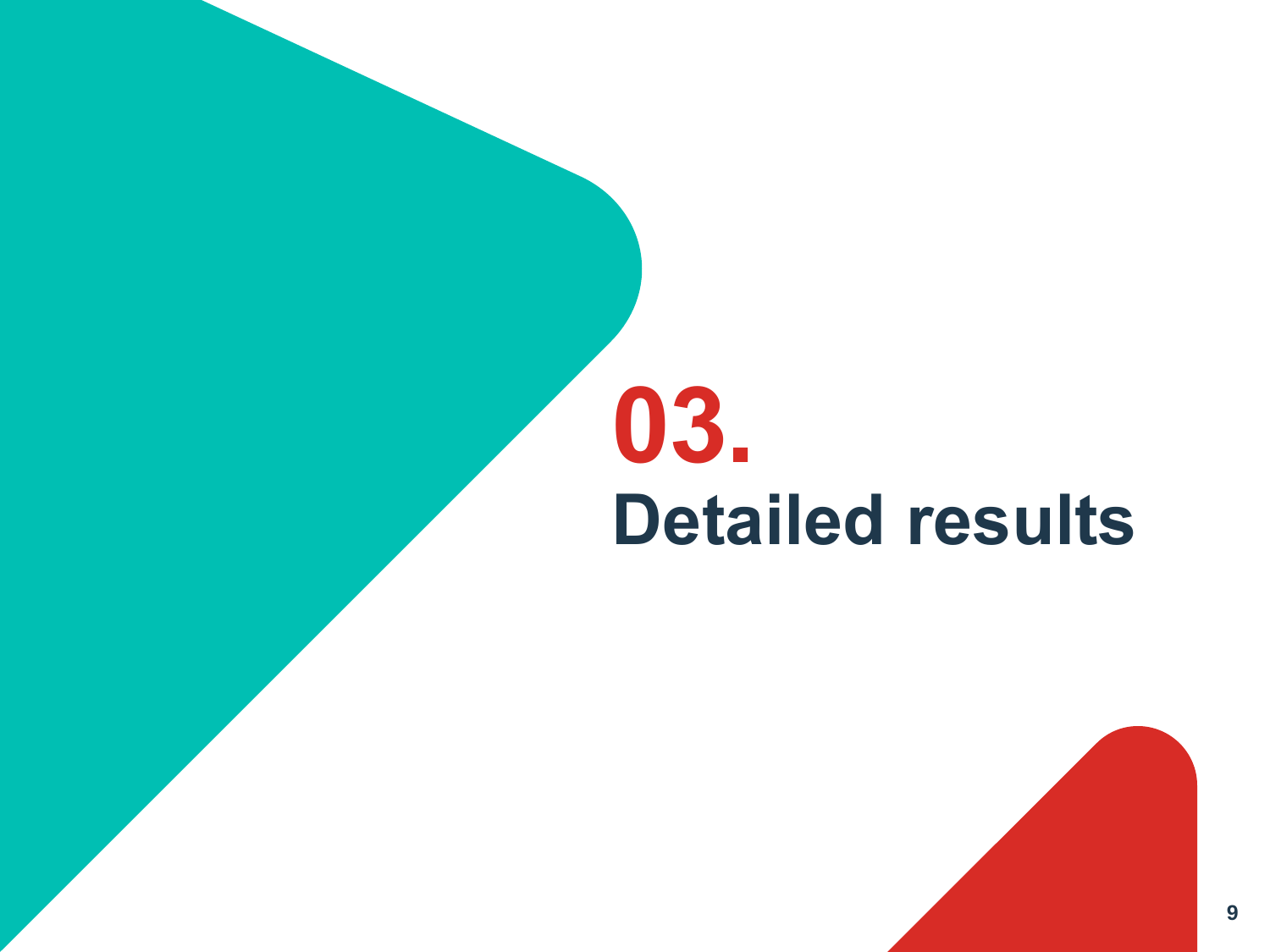## **SME current state and expectations 03a.**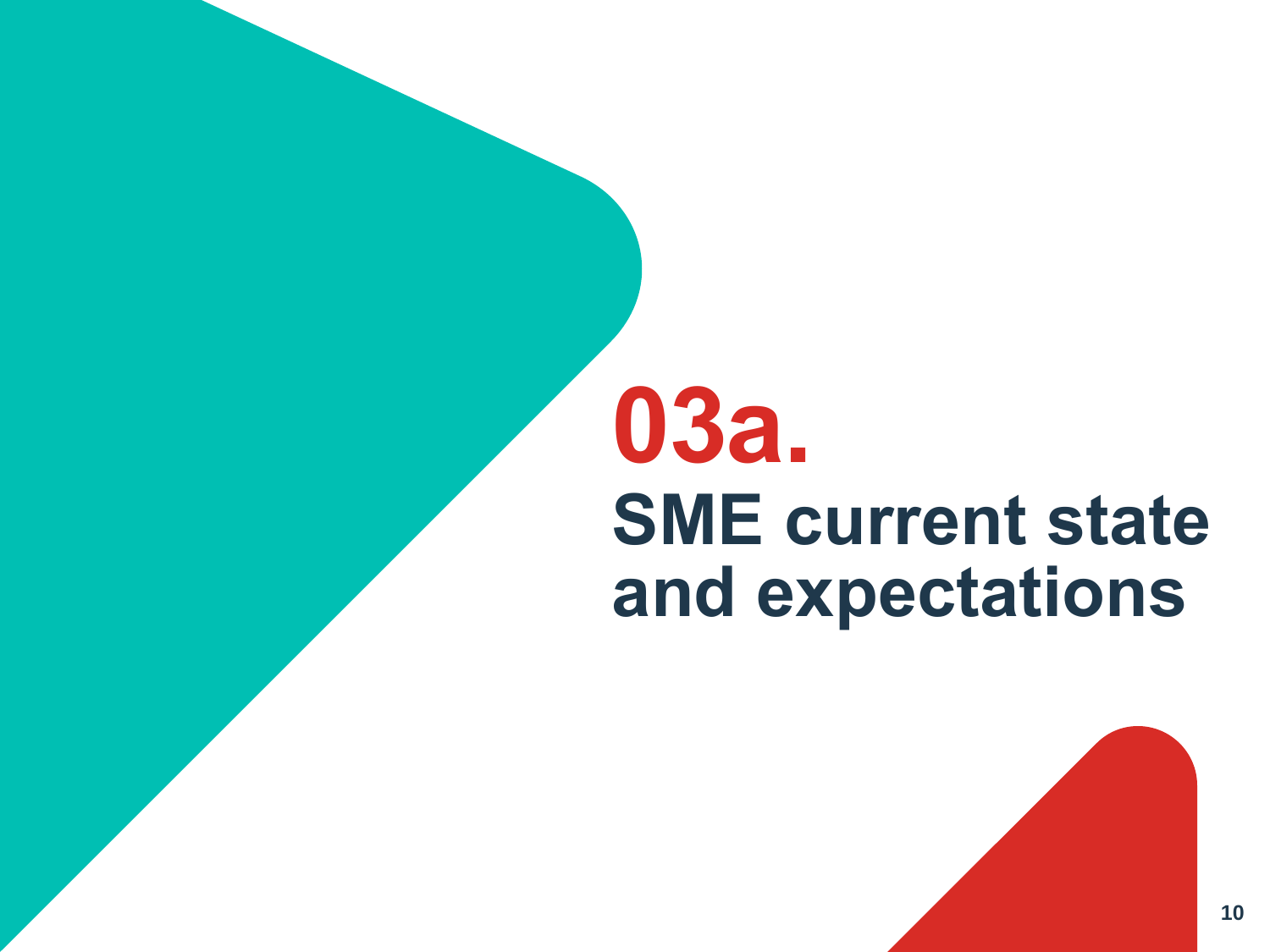The **situation is improving** for Canadian SMEs. A statistically fewer number of them are negatively impacted by COVID, but we do note an increase in those **struggling due to other factors**.

Q4a. Which of the following situations best describes your **company's current situation**? Is it…



**Base:** All qualified respondents (n=1,037).

Those who did not know or preferred not to answer were excluded from the calculation base. Arrows indicate statistical differences between this wave and the previous one.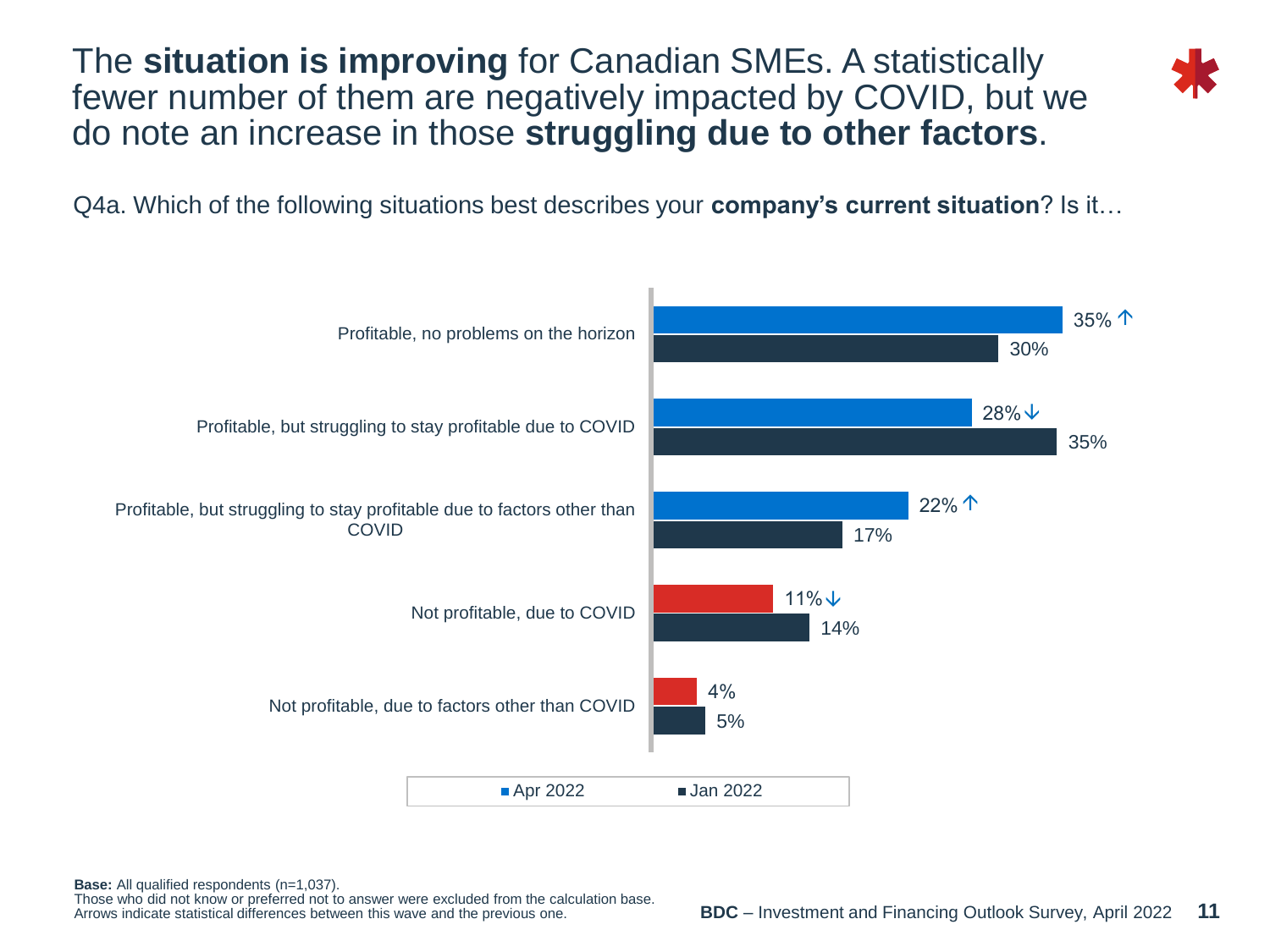Optimism among SMEs is **on the rise**: nearly two out of five believe that the situation will **improve** and one third believe it will **remain the same**, both scores significantly higher than the previous wave.



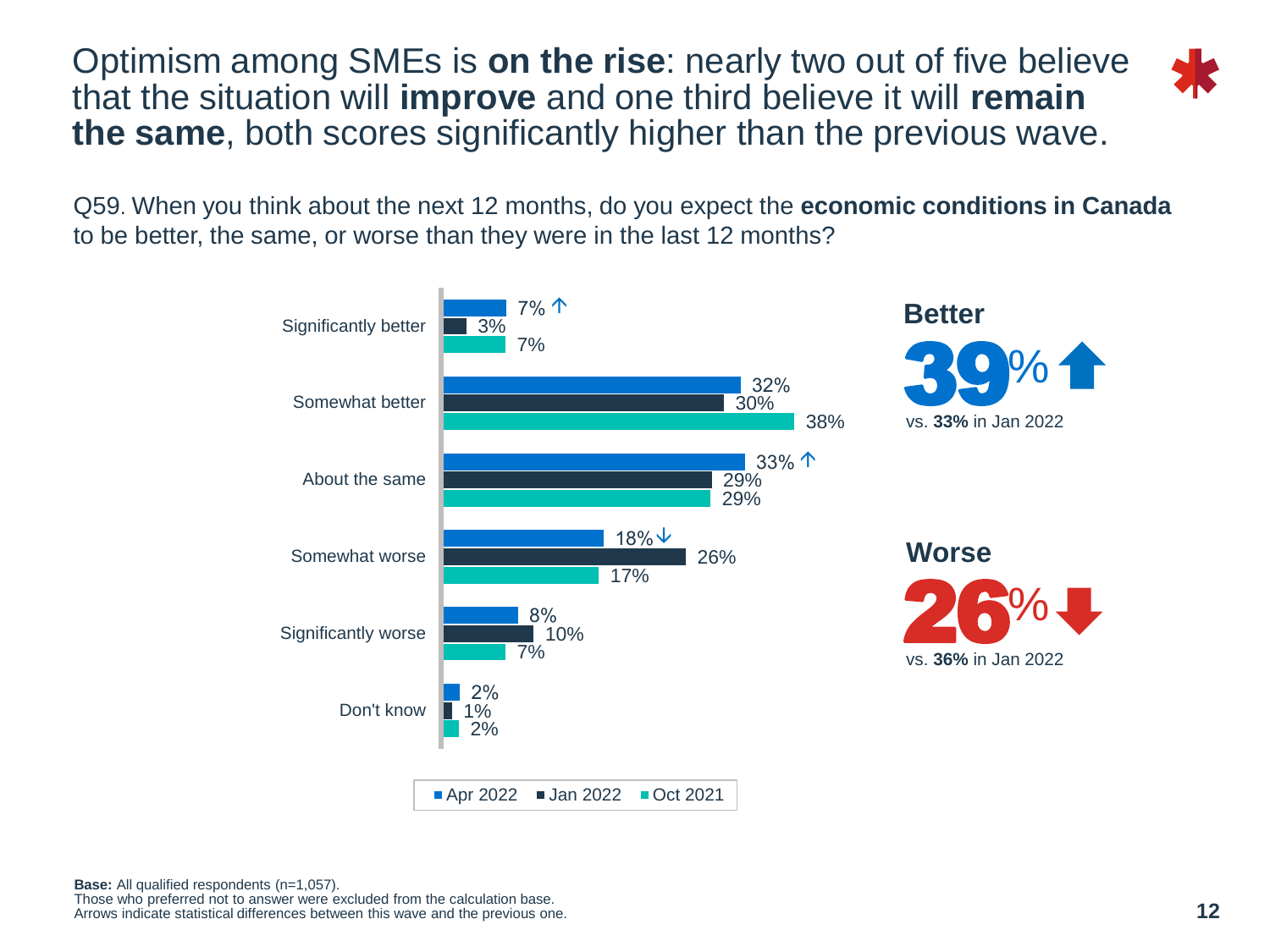Most SMEs expect their sales to **increase or remain the same** compared to the last year. Good news: a slightly smaller proportion now expect their sales will decrease.

Q14. Over the next 12 months, do you expect your company's **total sales or revenue** to increase, remain the same, or decrease compared to the last 12 months?

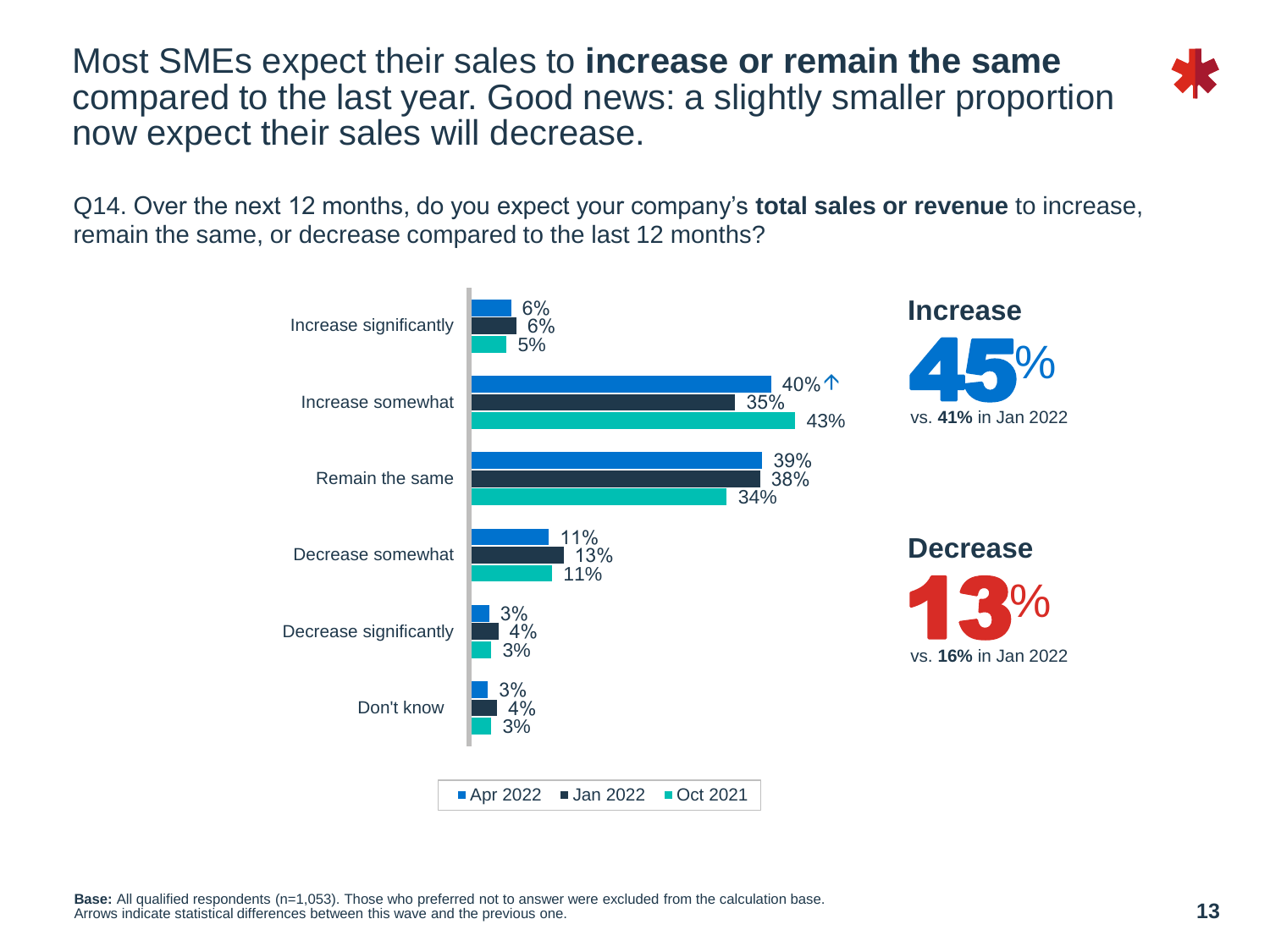The majority believe that their **number of employees will remain the same**, while nearly one out of five think it will increase. Only one out of ten are anticipating a decrease, a significant change.

Q15. Over the next 12 months, do you expect your company's **number of employees** to increase, remain the same, or decrease compared to the last 12 months?



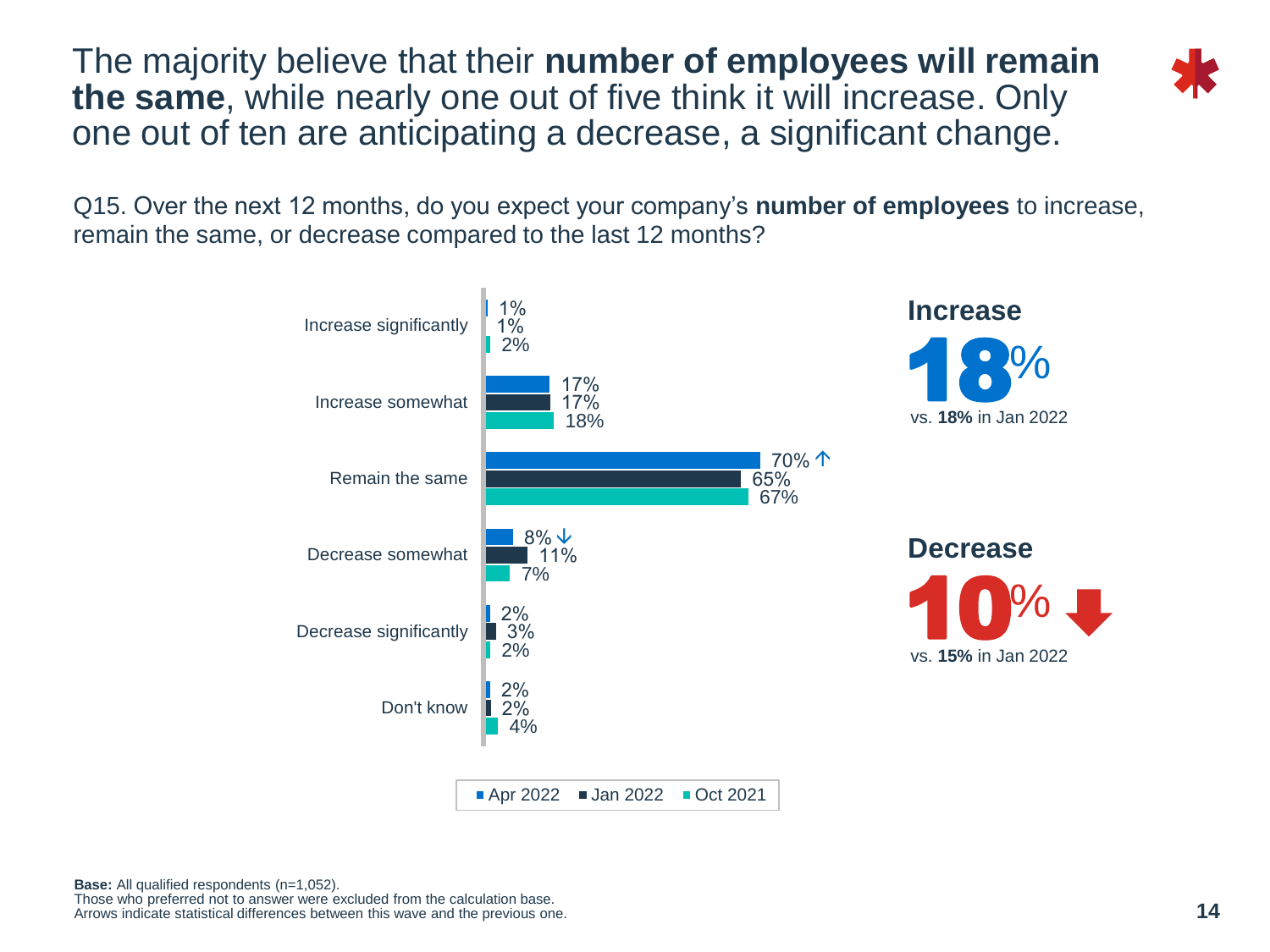A statistically **smaller proportion** of business leaders expect their **cash flow to deteriorate**. **Nearly half** expect it to **remain the same**, while more than **a third** foresee **improvements**.



Q40. Over the next 12 months, do you expect your company's **cash flow situation** to improve, remain the same, or deteriorate compared to the last 12 months?

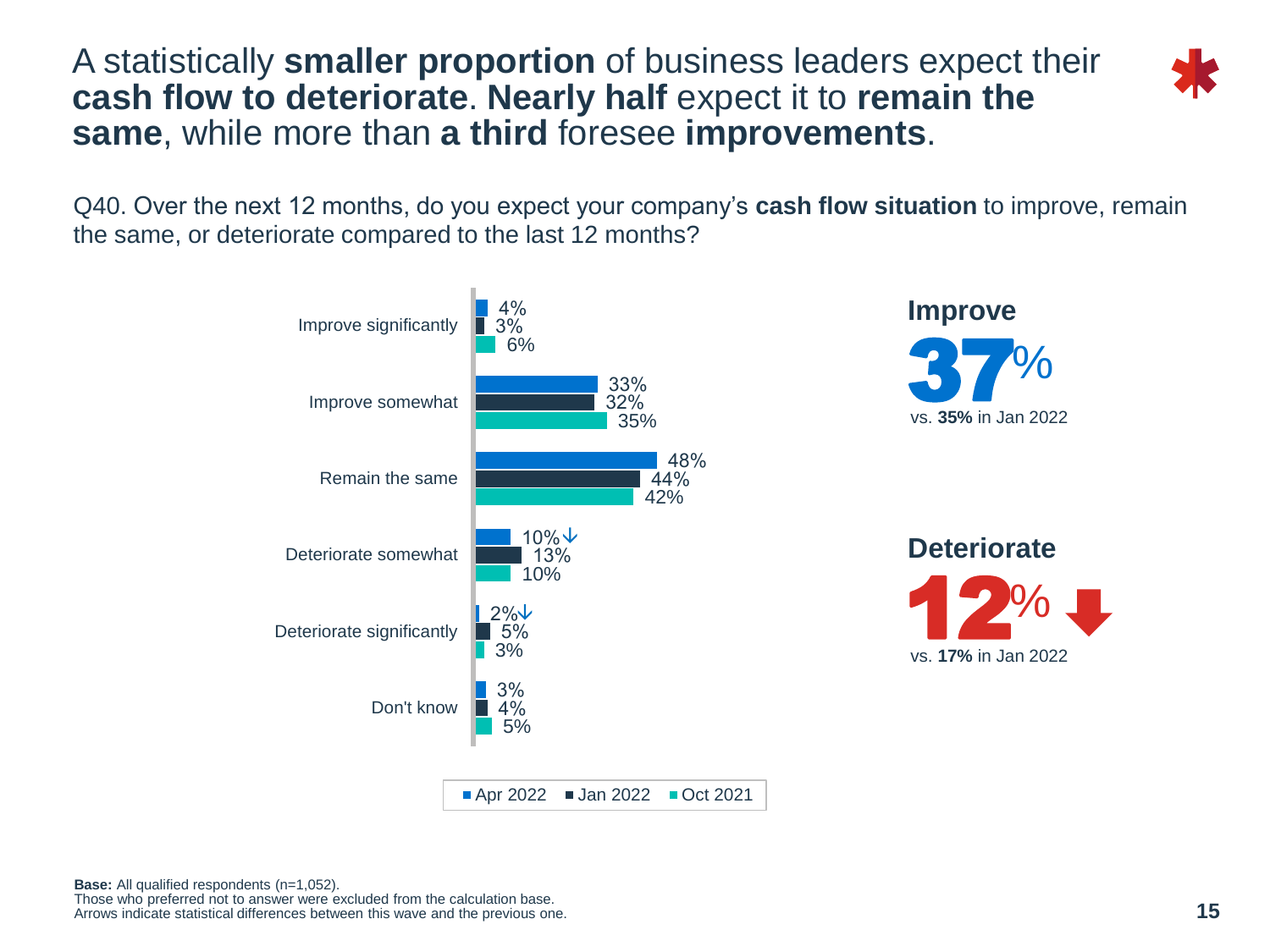SMEs appear to be **scaling up** their operations. There is an **upward trend** in those who report being **at or near full capacity** and a **downward trend** in those who are operating **below capacity**.

Q16. How would you assess your company's current **ability to meet an unexpected increase** in demand or sales?

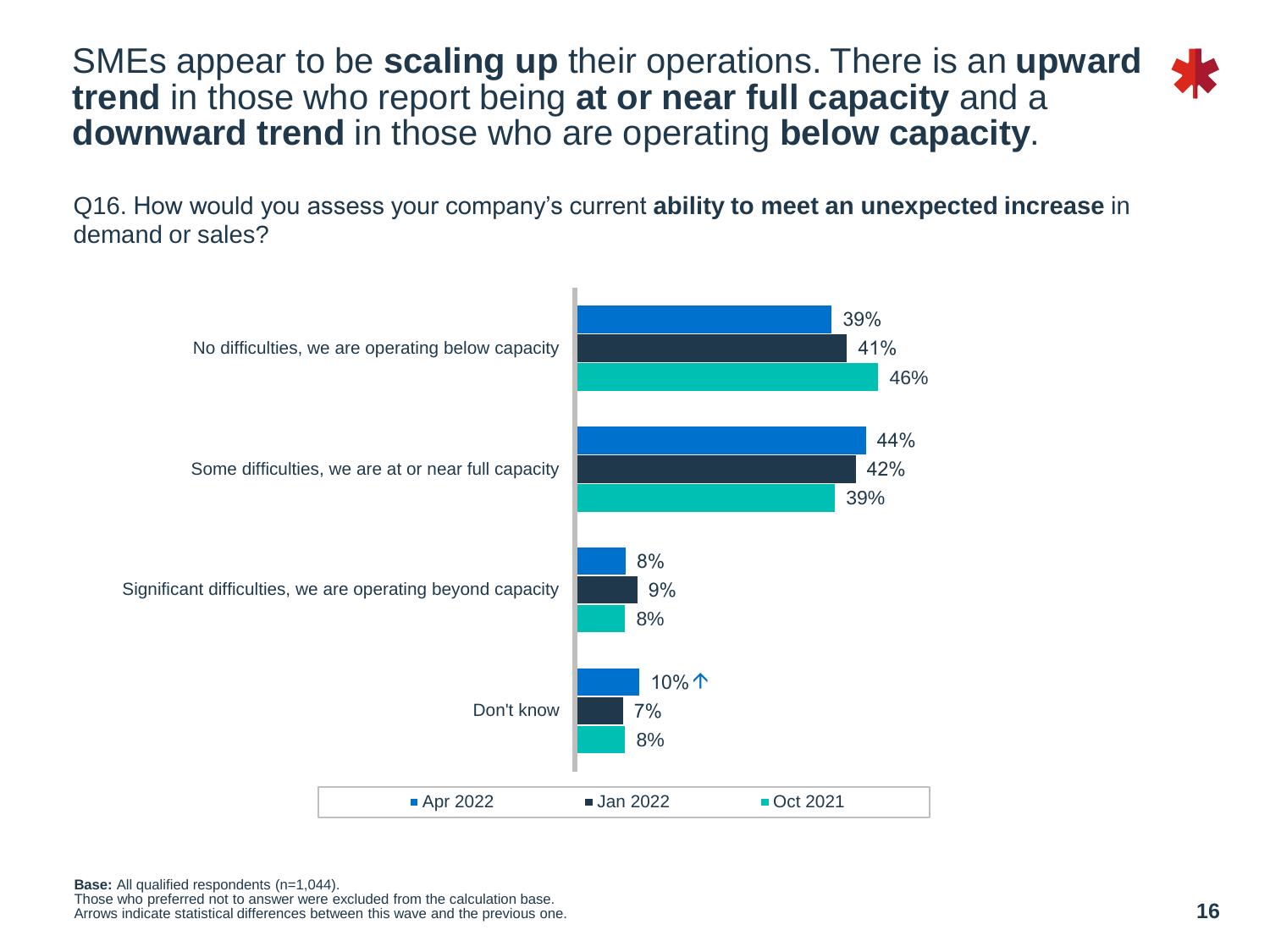Difficulties related to **hiring qualified workers** are significantly **less acute** this time around, but firms with **five or more employees** are experiencing some **difficulties**.



Q42. How would you assess your company current **ability to hire qualified workers**?

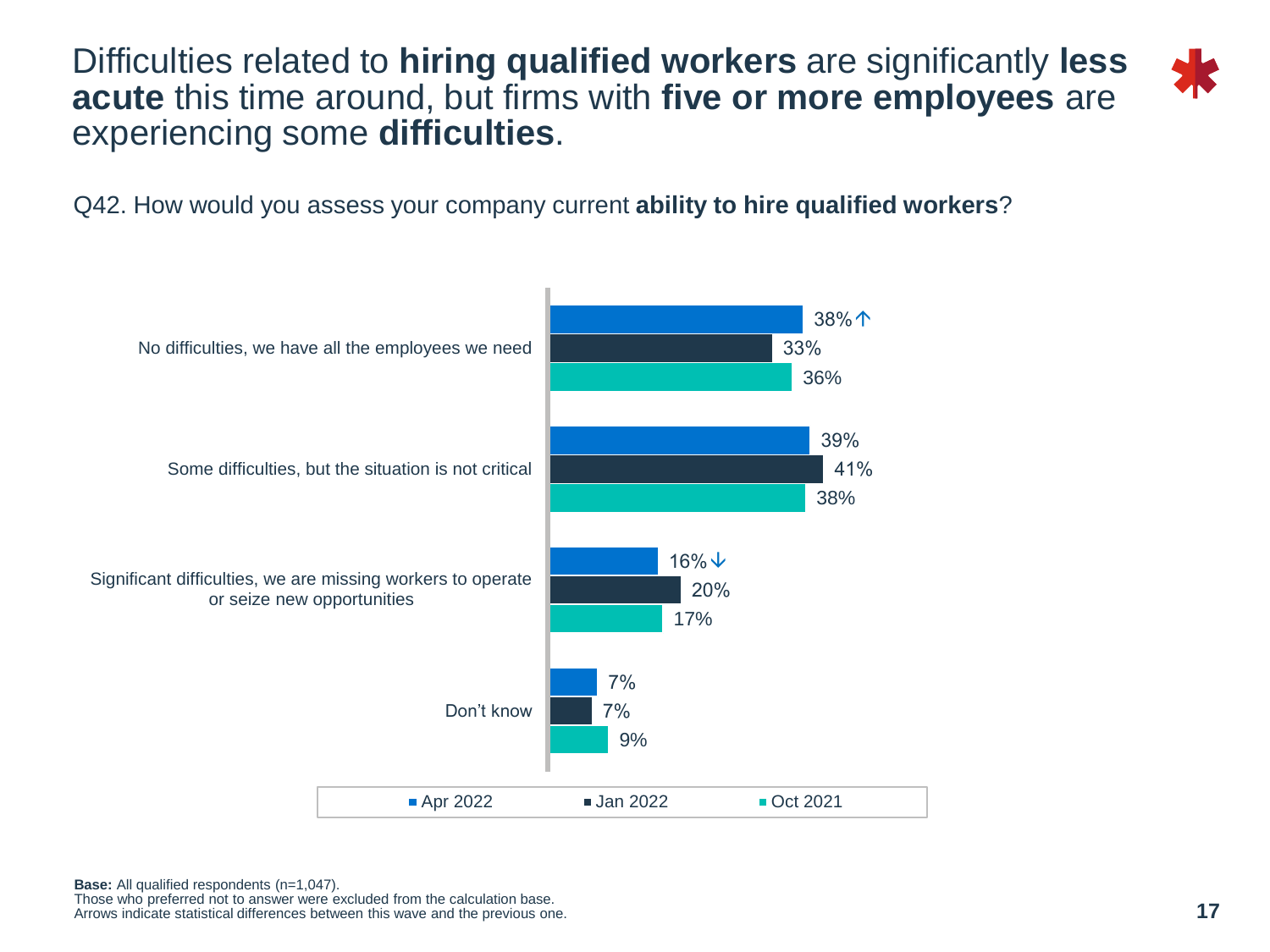Fewer business leaders indicated that debt repayment is **limiting business activity**. Furthermore, more than half feel that **FIs are effectively meeting their needs**, a significant increase.



BA1. In the past or next 12 months, has your business used or will use **significant resources** for **growth projects**?

BA2. Does the **repayment** of your company's debts **limit its activities, growth or borrowing capacity**?

BA3. To what extent do the financial institution(s) you are currently dealing with **effectively meet** your **shortterm financing needs**?



**B** – **B** – **EXECUTE OUTLOOK SURVEY, Apple 2022 <b>18 Base**: All respondents (n=979-1,057). Those who preferred not to answer at BA2 and BA3 were excluded from the calculation base. Arrows indicate statistical differences between this wave and the previous one.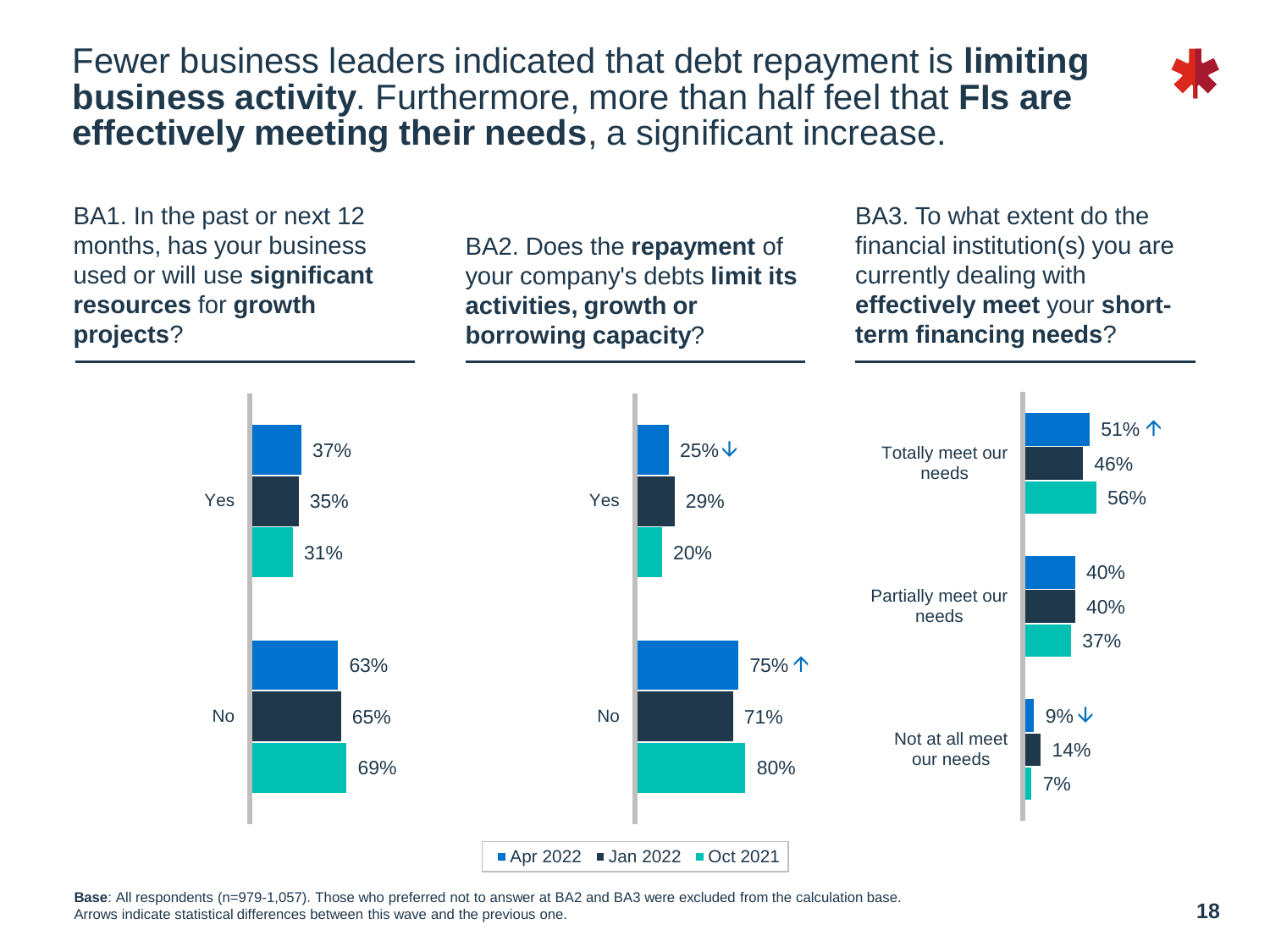## **Investment outlook 03b.**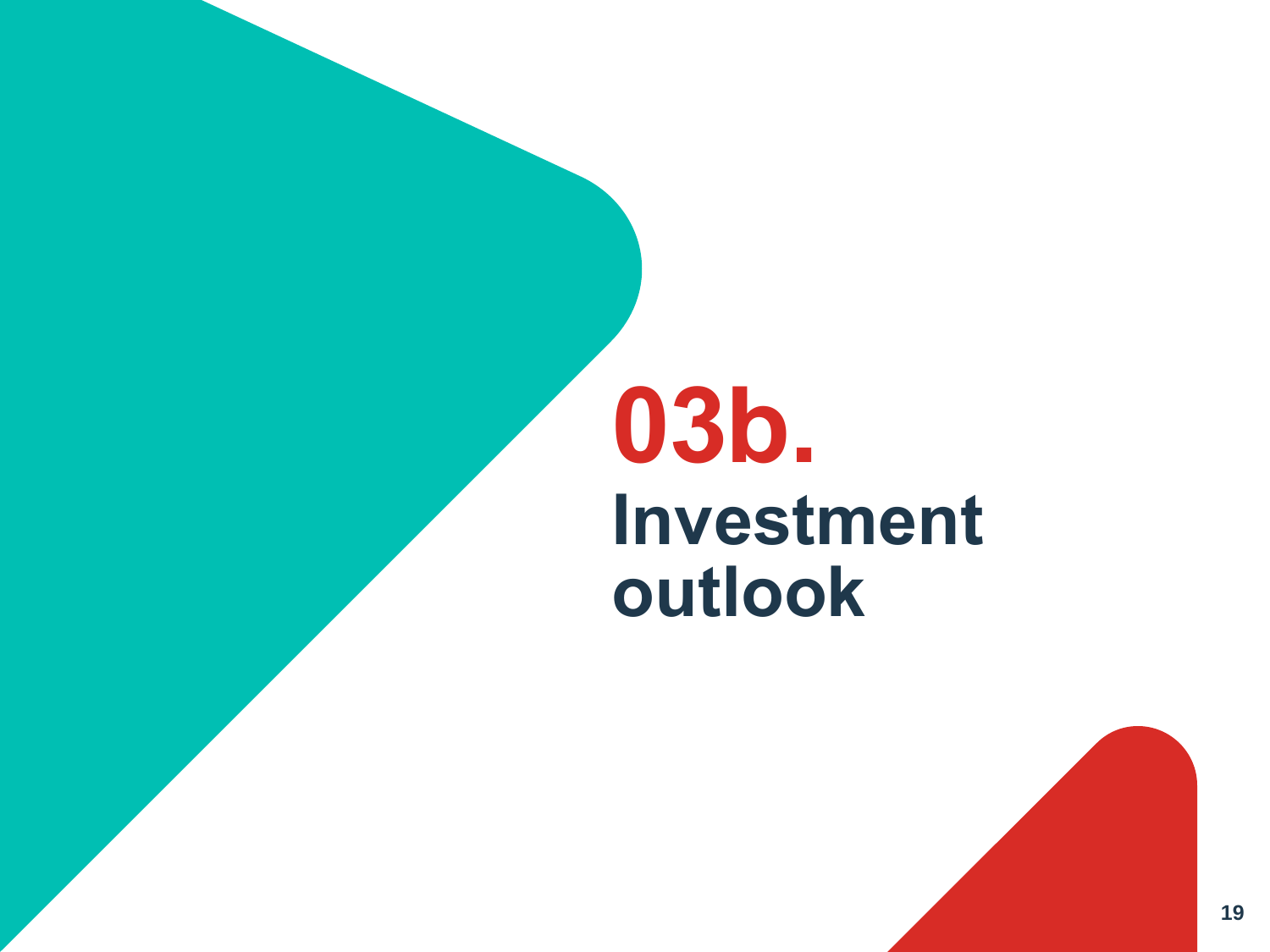**Top investment goals** among SMEs **remain constant** and percentages are nearly identical to the last wave. **Improving sales and marketing** has, however, **decreased significantly**.



Q55. What are your main **investment goals** for the next 12 months? *(multiple answers allowed)*



**Base:** Respondents planning to invest (n=557). Those who preferred not to answer were excluded from the calculation base. Arrows indicate statistical differences between this wave and the previous one.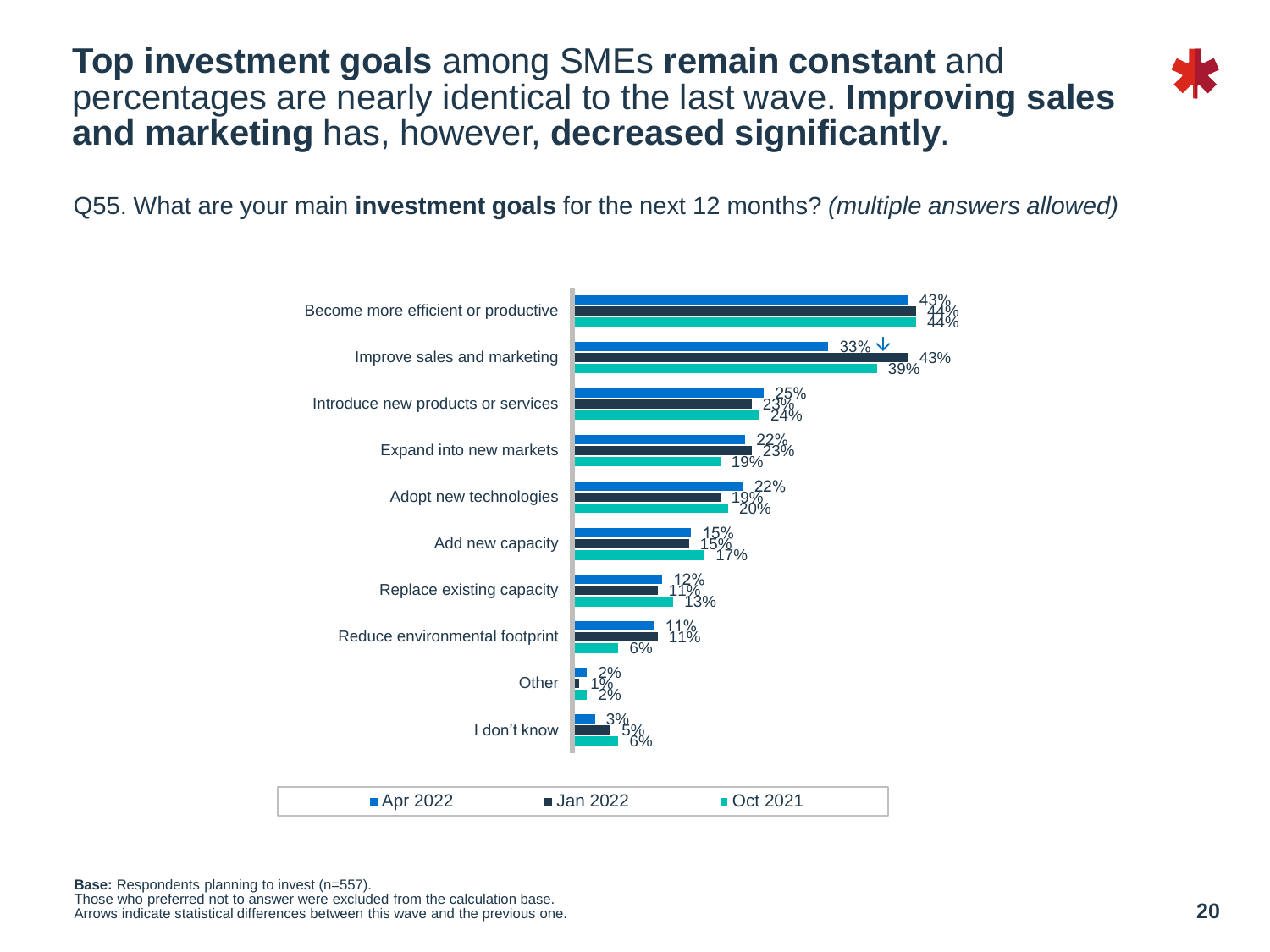More than **three quarters** of SME leaders have **no plans** to transition, sell, buy or close the business. This is a **significant increase** since the last wave in January.

Q80. Over the next 12 months, do you **plan to pursue any of the following actions**? *(multiple answers allowed)*

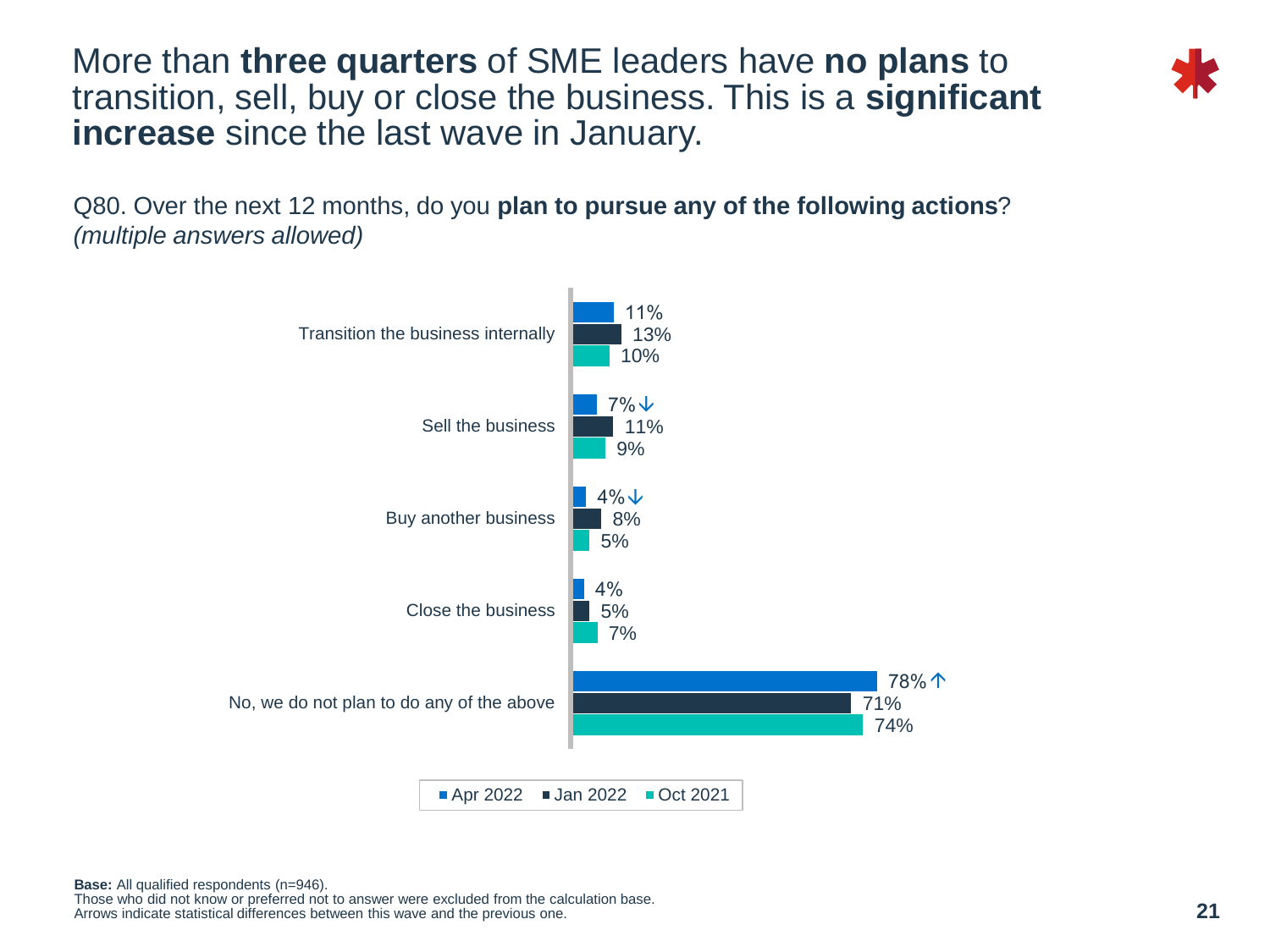Investment intentions in **non-residential building**, including renovations have **increased** to more than one third since January and stand just below October 2021's results.

Q57a. Proportion of respondents who plan to spend in **non-residential building, including renovations** over the next 12 months

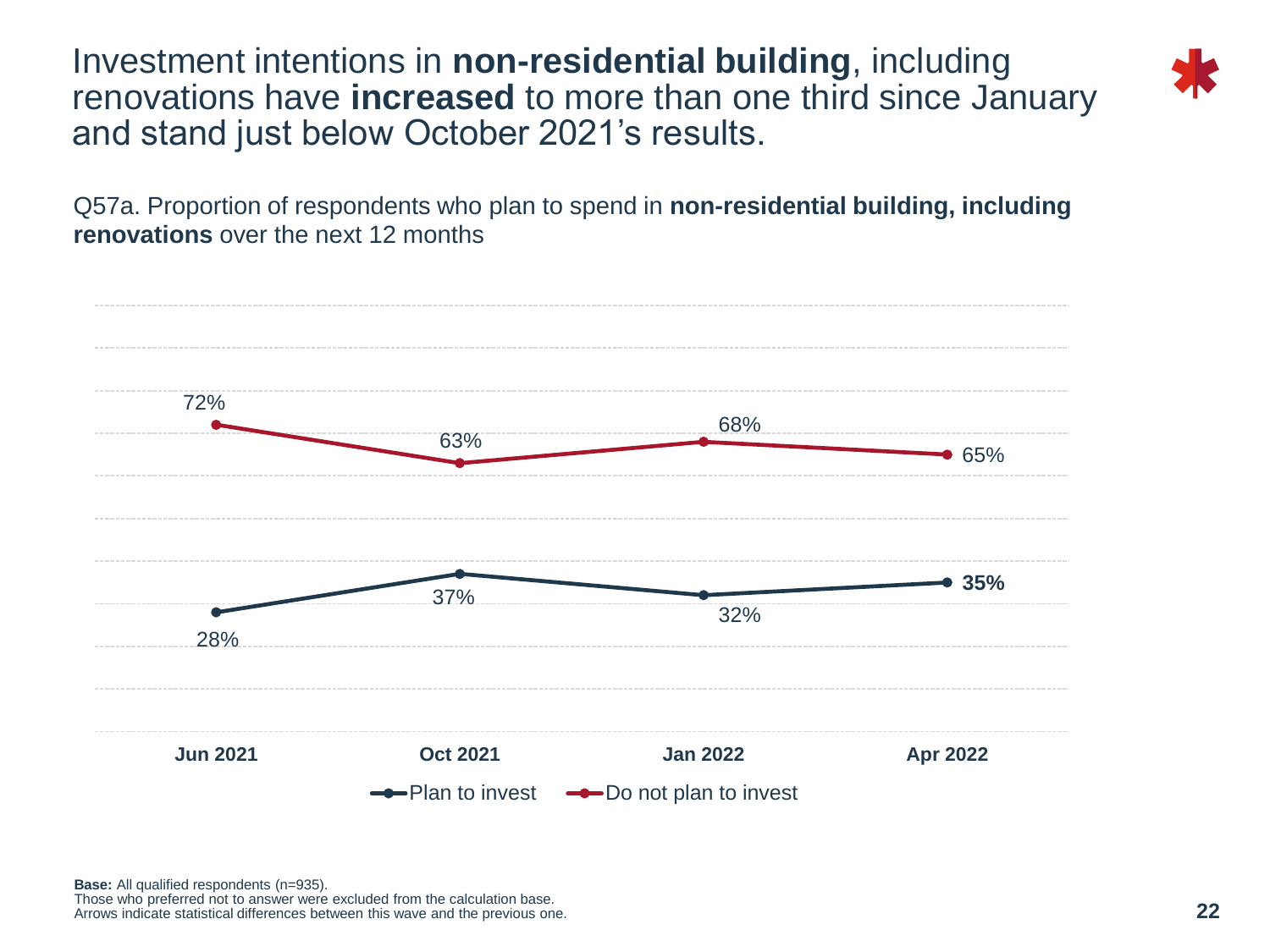#### Investment intentions in **machinery and equipment** continues to **trend upwards**.



Q57b. Proportion of respondents who plan to spend in **machinery and equipment** over the next 12 months

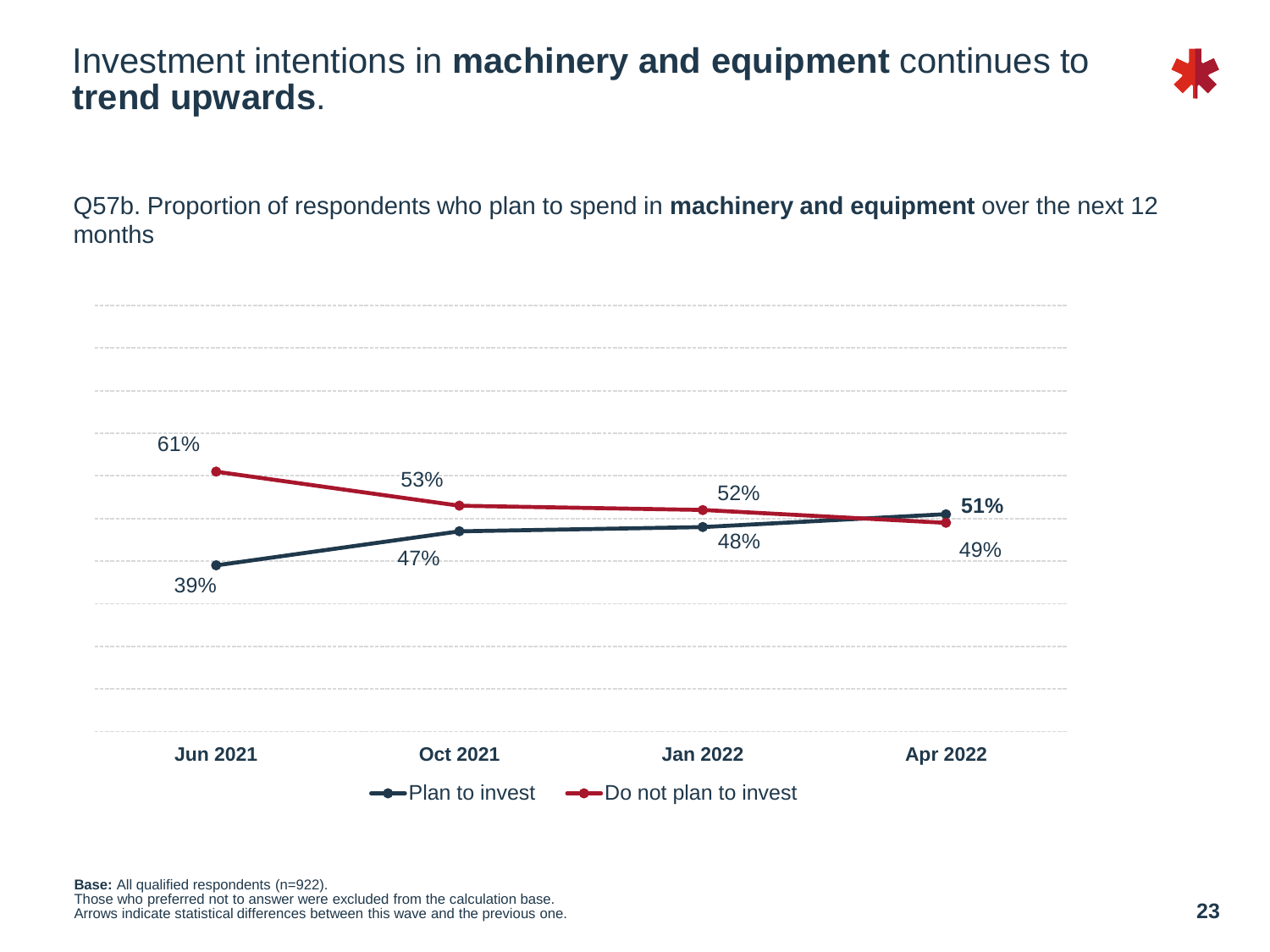#### **Intentions to invest in intangibles have ticked upwards** since January.



Q57c. Proportion of respondents who plan to spend in **Software, IP protection, R&D, marketing, and employee training** over the next 12 months

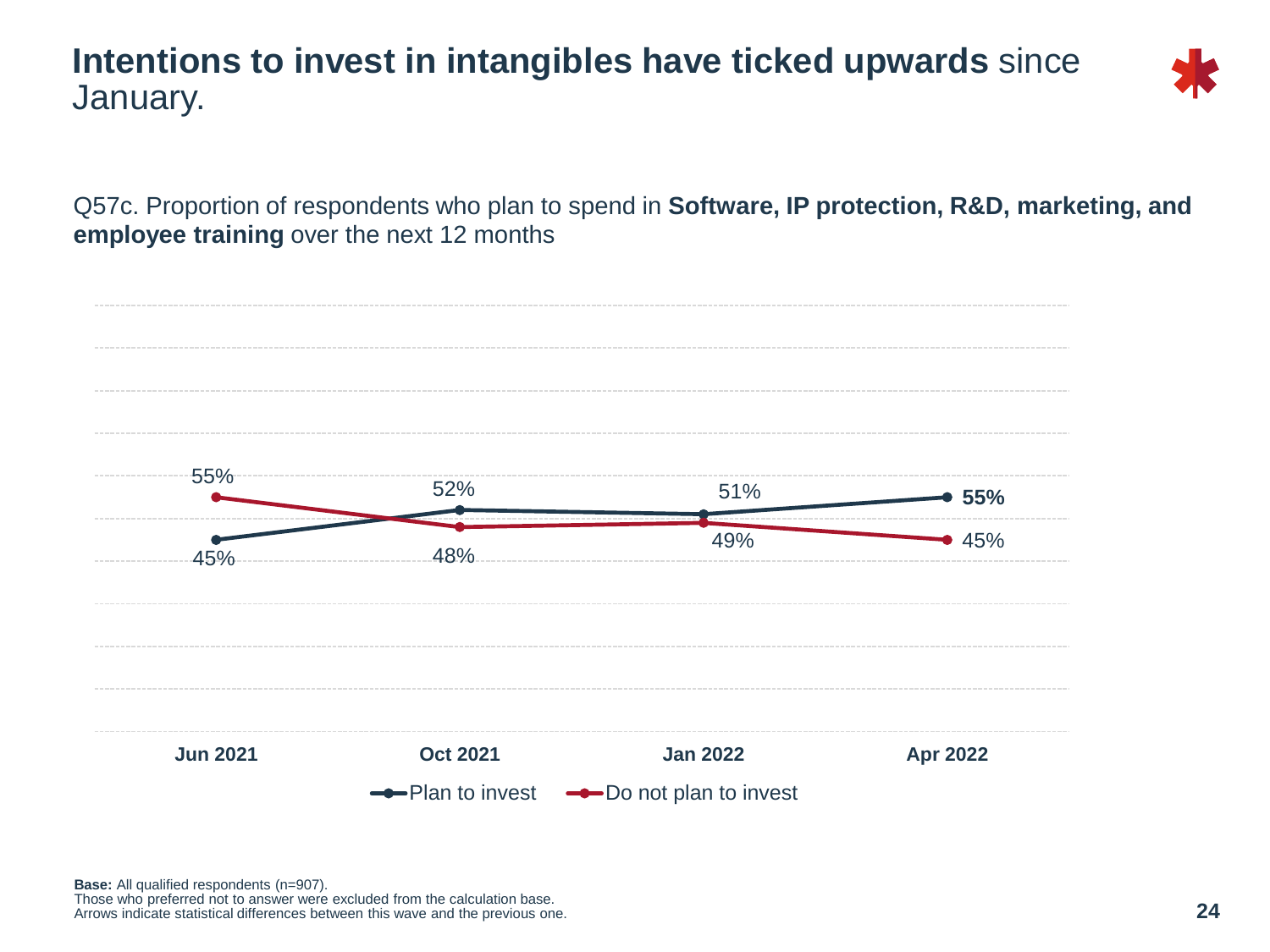Investment comparison (plans for the next 12 months): The **majority plan to invest about the same amount** as last year.





**BDC** – Investment and Financing Outlook Survey, April 2022 **25 Base:** All qualified respondents (n=931-976). Those who did not know were excluded from the calculation base. The sum of percentages may not add up due to rounding. Arrows indicate statistical differences between this wave and the previous one.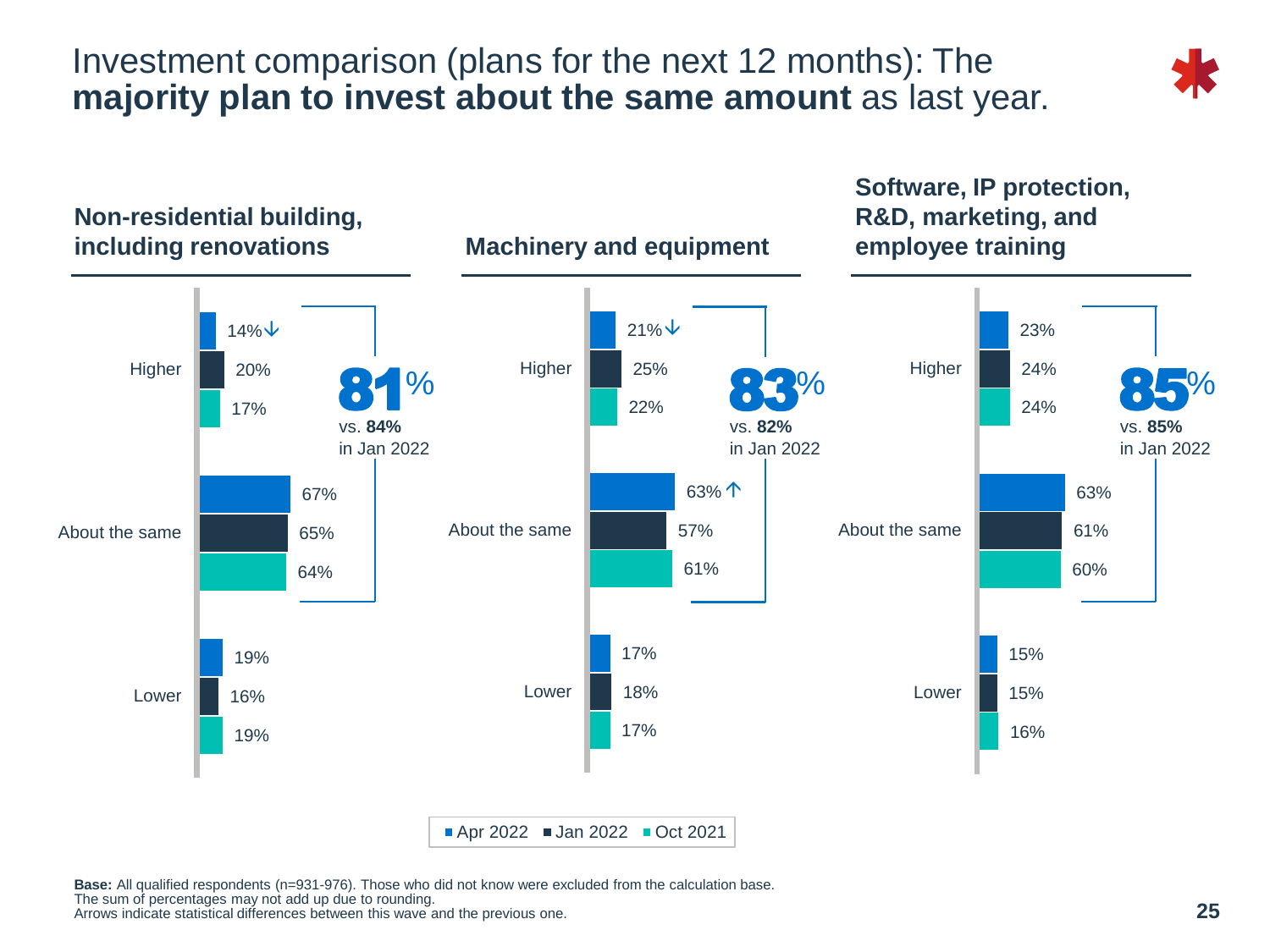#### Our indicator of investment intentions shows a **slight tick downwards in investment intentions**



Q58. Percentage of SMEs planning to invest **"about the same amount or more"**. This variable is based on an aggregate average of investment intentions.

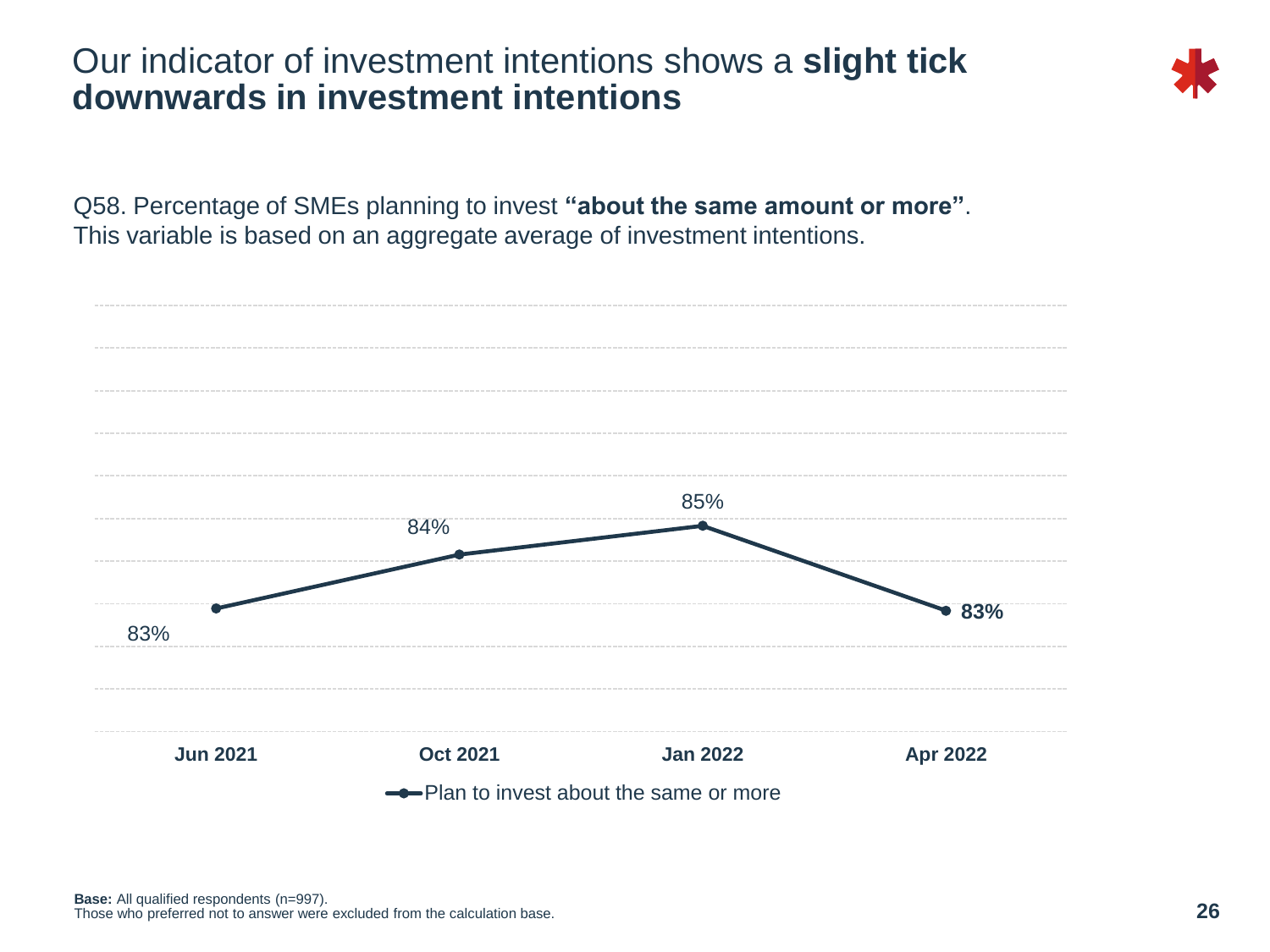Among those planning to invest in intangible assets, intentions to invest in **software**, **employee training** and **marketing** remain the most popular, although training has decreased significantly.

Q57d. Your company will invest in software, IP protection, R&D, marketing and employee training. More specifically, in which **category will you spend money**? *(multiple answers allowed)*



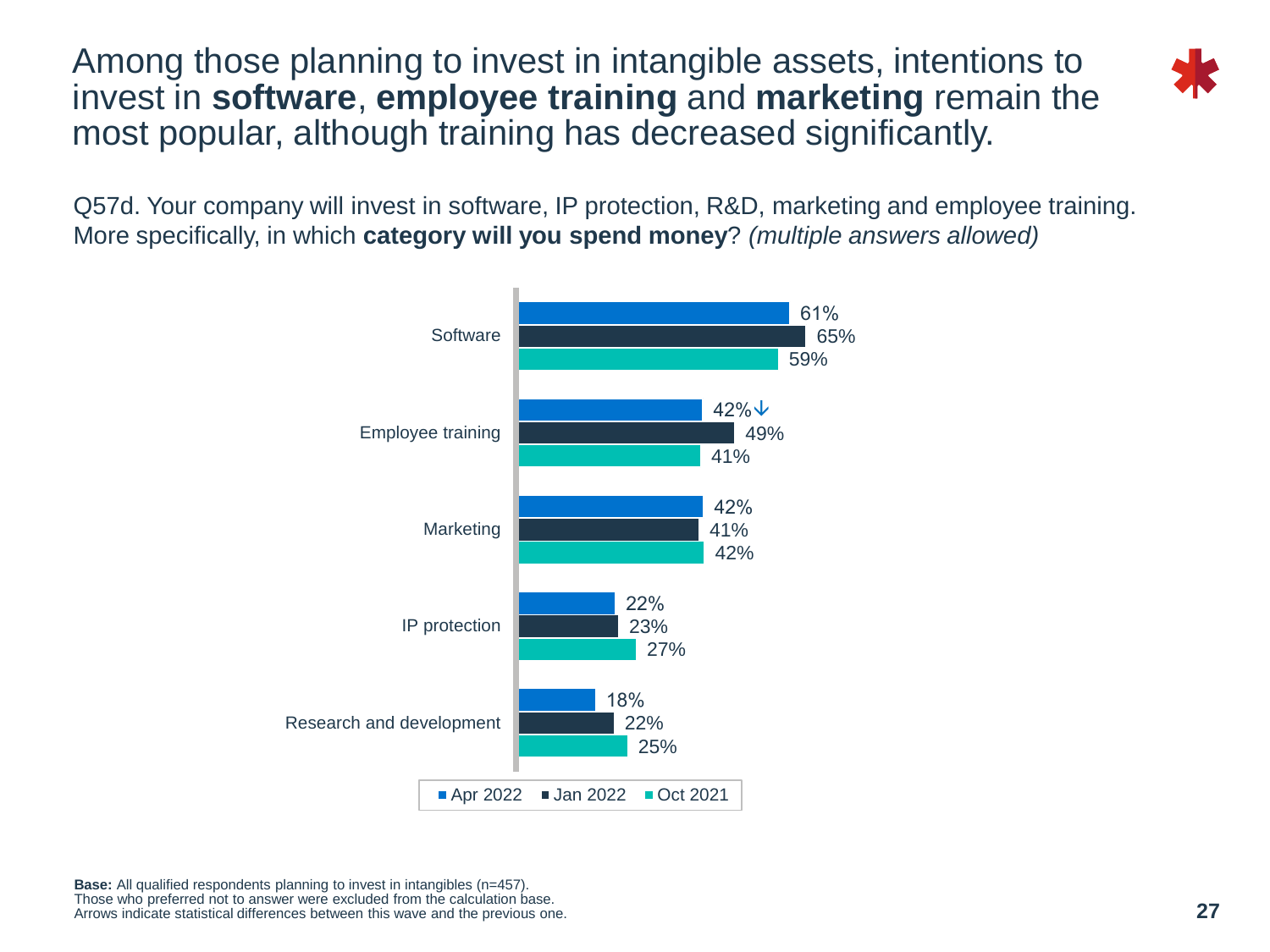**Economic uncertainty** remains the biggest deterrent to investment, followed by **high input costs**. Many of the **other key factors have decreased significantly** since the last wave.



Q56. Which of the following factors are **most likely to limit** your investment spending in the next 12 months? *(multiple answers allowed)*



**Base:** All qualified respondents (n=926).

Those who did not know or preferred not to answer were excluded from the calculation base. Arrows indicate statistical differences between this wave and the previous one.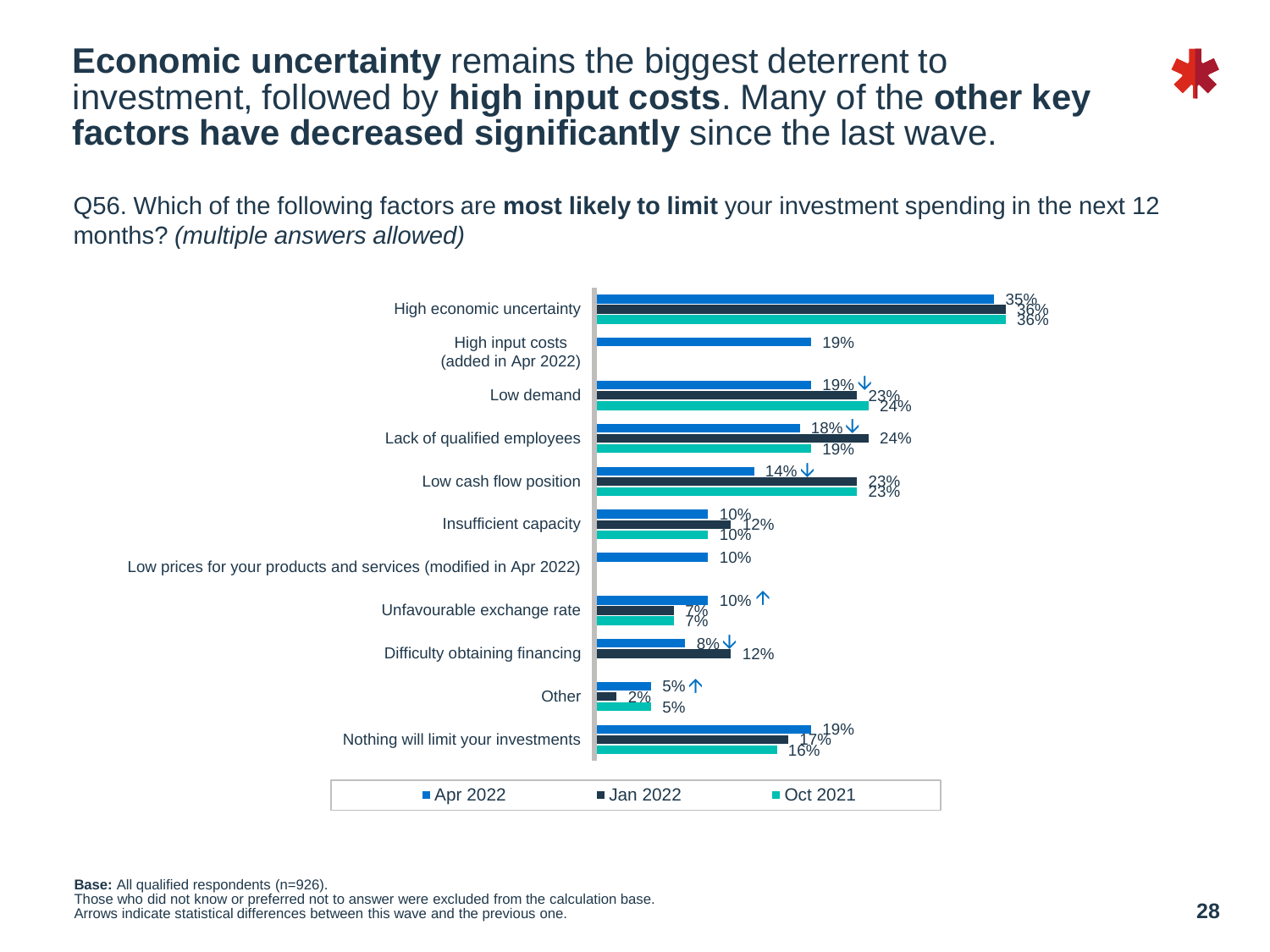# **Financing supply 03c.**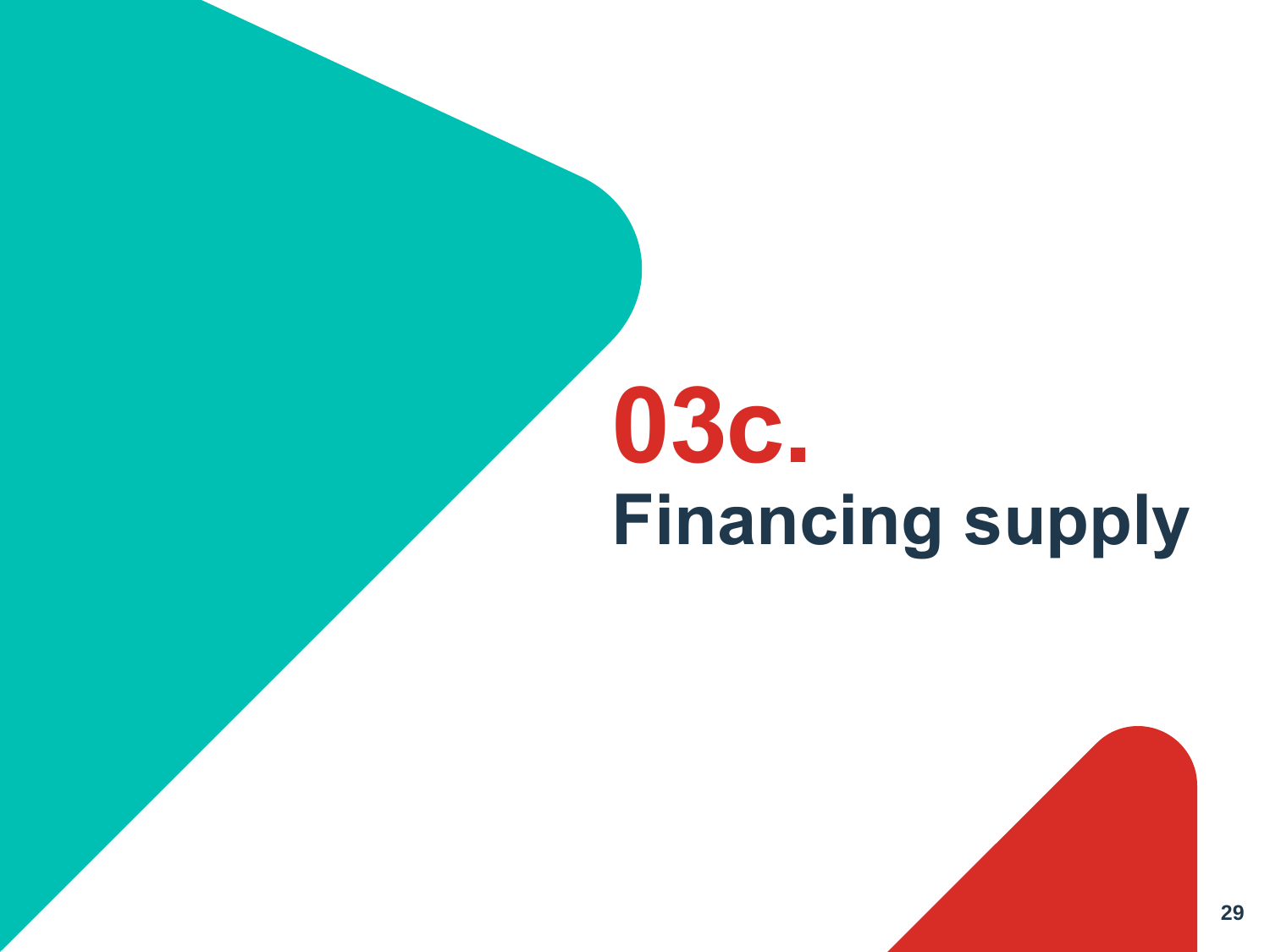Financing **requests** have **remained relatively stable** over the past six months, with about a quarter of companies applying. We do note a statistical decrease in those doing so at a branch or in person.



Q30. Over the **last 3 months**, has your company **requested financing**?

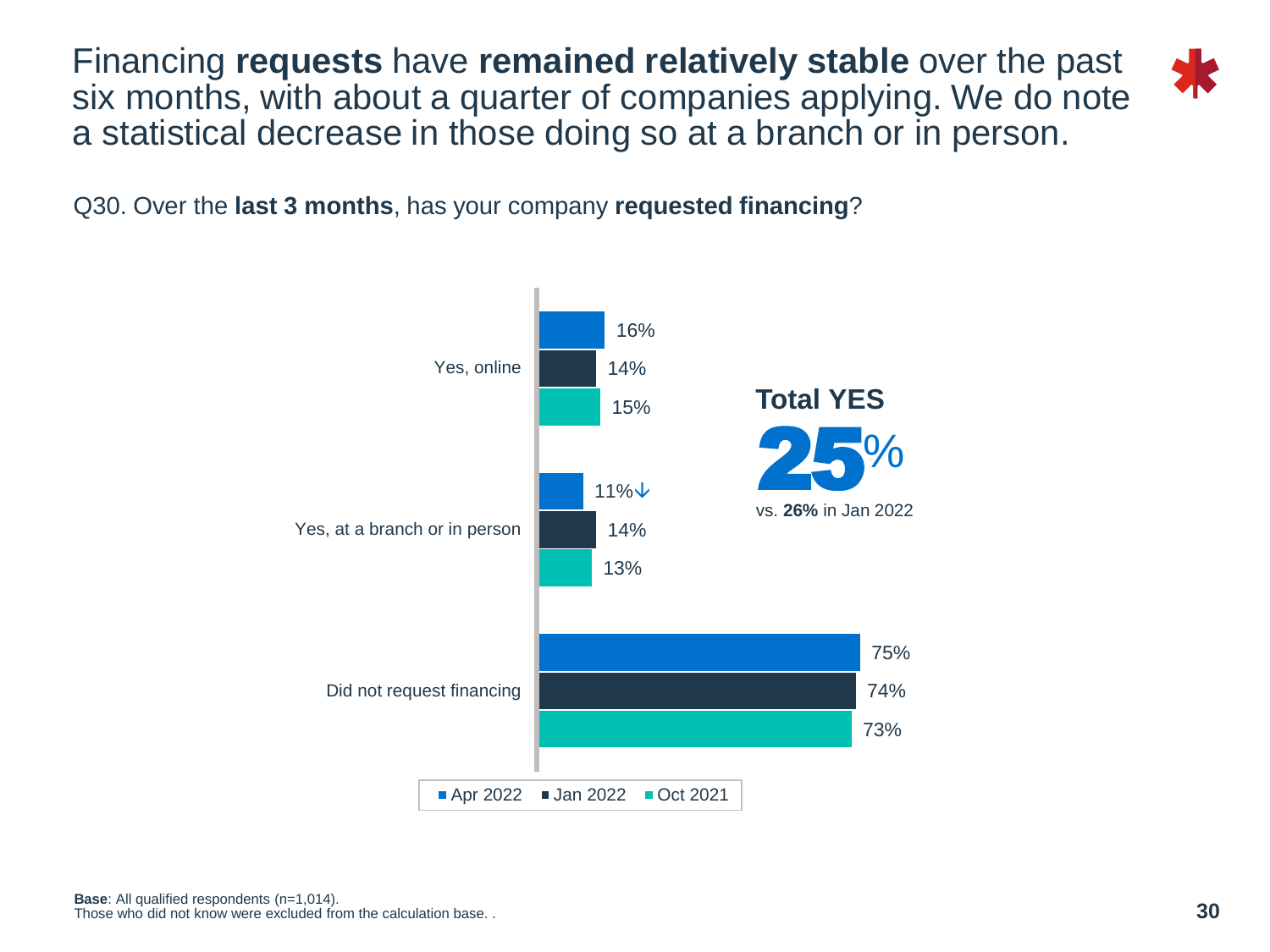**Lines of credit** continue to be the most popular type of financing sought. **Working capital loans** and **credit cards have decreased significantly so too as trade credit and equity.**

Q30a. What **type of financing** did you request?



**B** – **BDC** – **BDC** – **BDC** – **31 Base**: Respondents who requested financing (n=308). Those who did not know were excluded from the calculation base. Multiple mentions were allowed, therefore total exceeds 100%. Short-term options are highlighted in blue in the graph. Arrows indicate statistical differences between this wave and the previous one.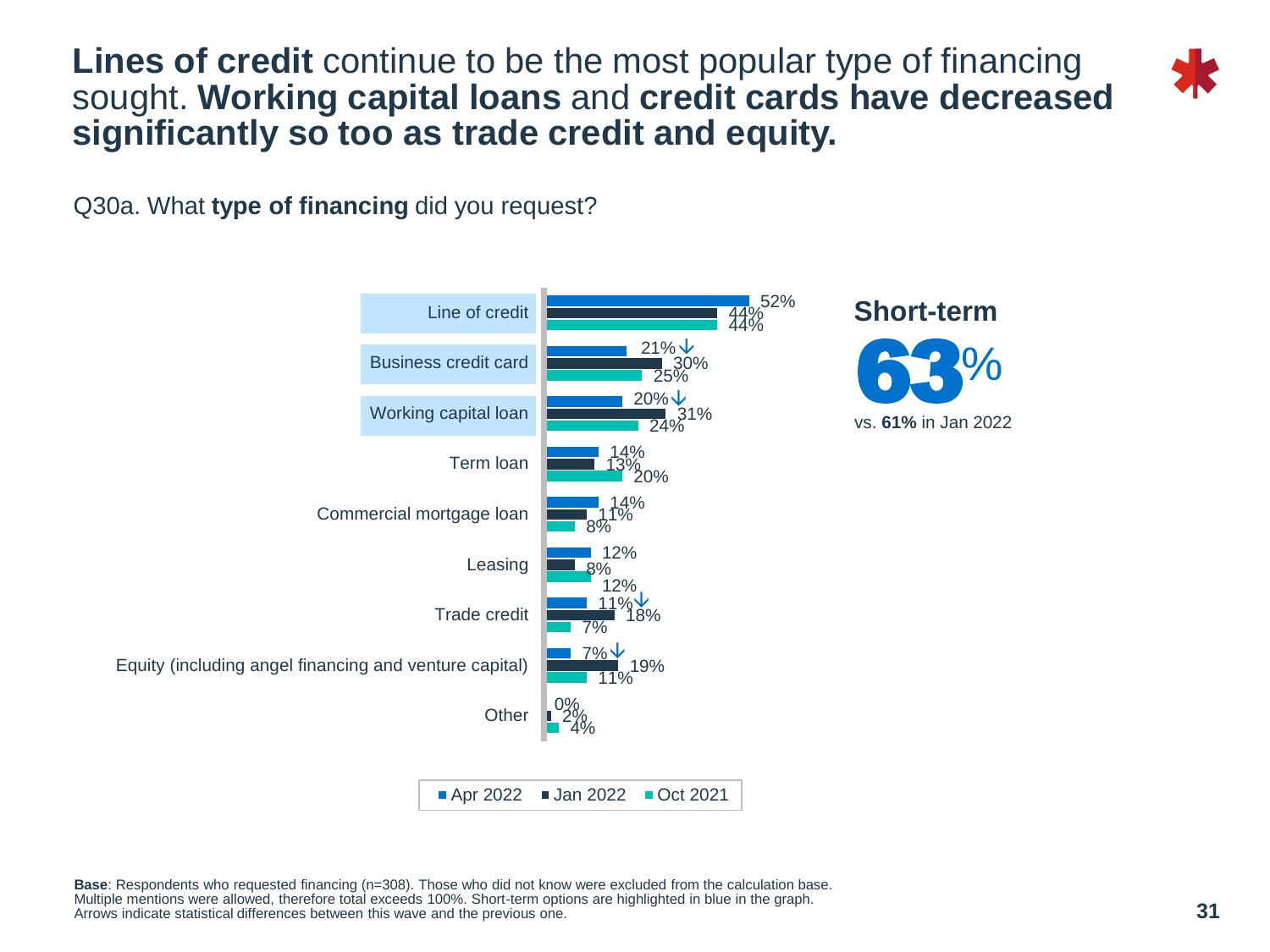SMEs continue to turn **predominantly to FIs** for financing. After a significant surge in the last wave, fewer turned to large tech companies for financing.





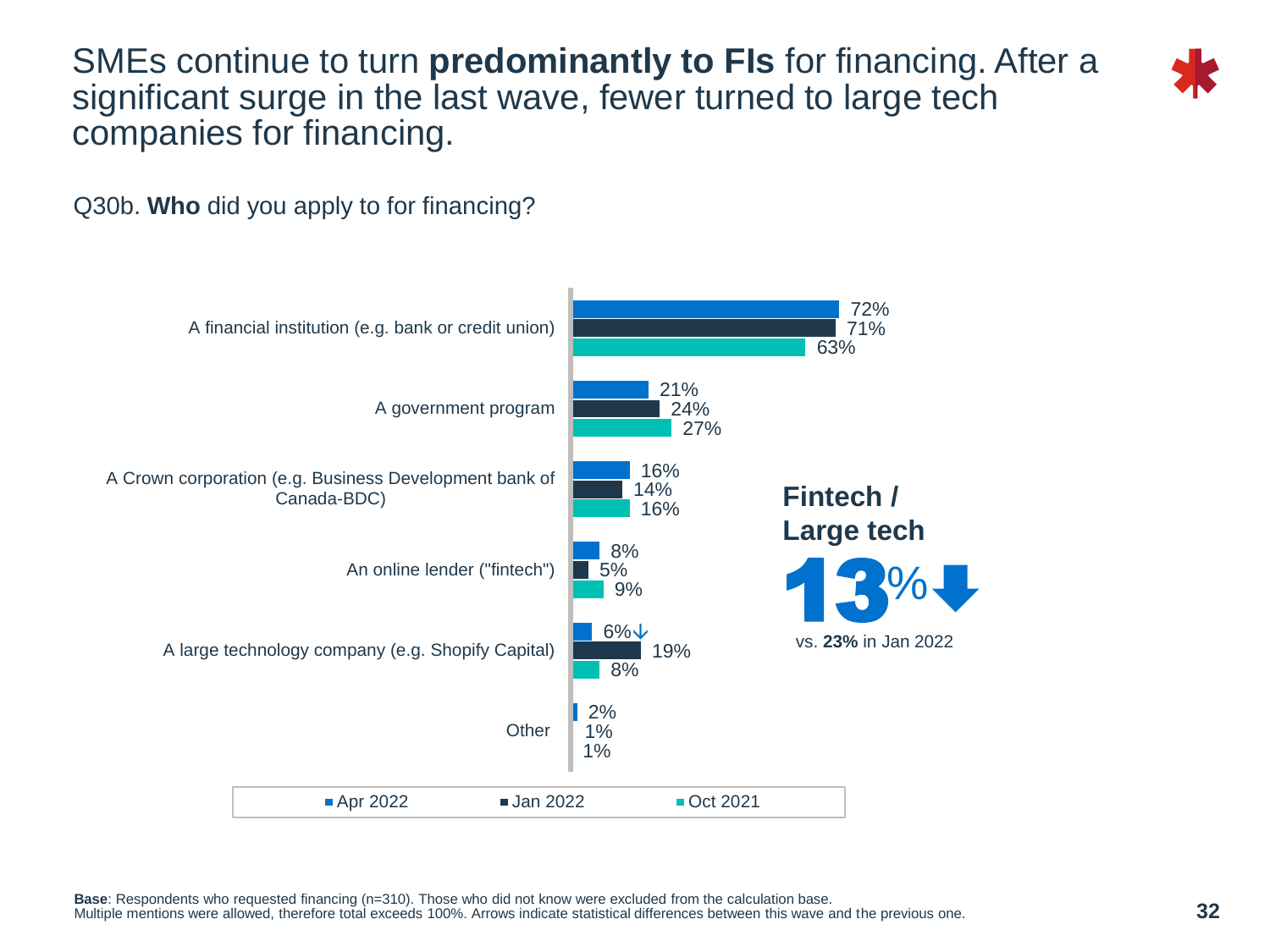**Fully authorized loans** have **increased**, and **partial** authorizations have **decreased**, but the overall **approval rate is strong and identical** to the last wave.

Q31. What was the **outcome** of this financing request?



**B** – **B** – **B** – **B** – *B – C* – *B – <i>B* – *B* – *B* – *B* – *B* – *B* **Base**: Respondents who requested financing (n=309). Those who did not know were excluded from the calculation base. Arrows indicate statistical differences between this wave and the previous one.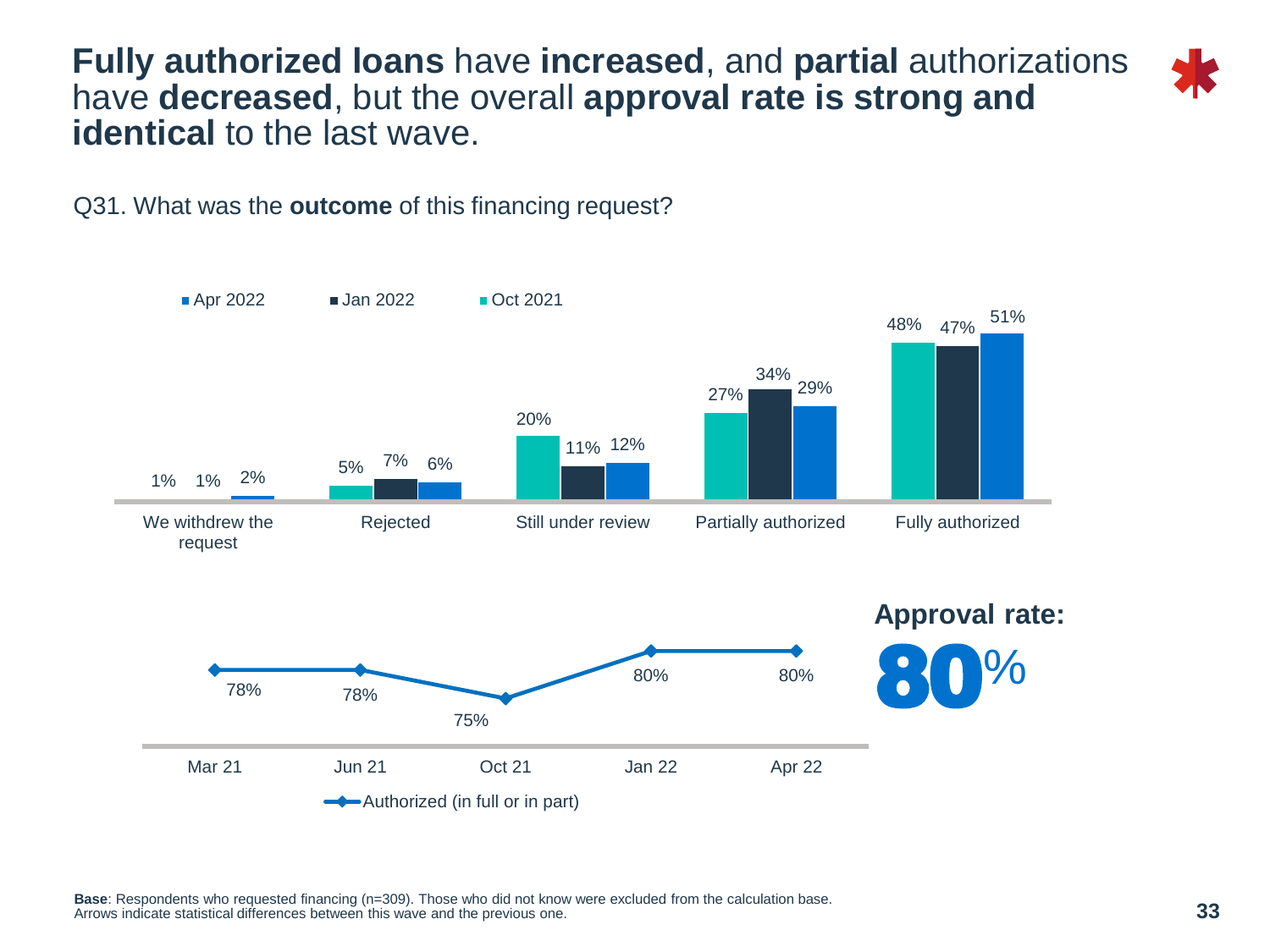## **Financing demand 03d.**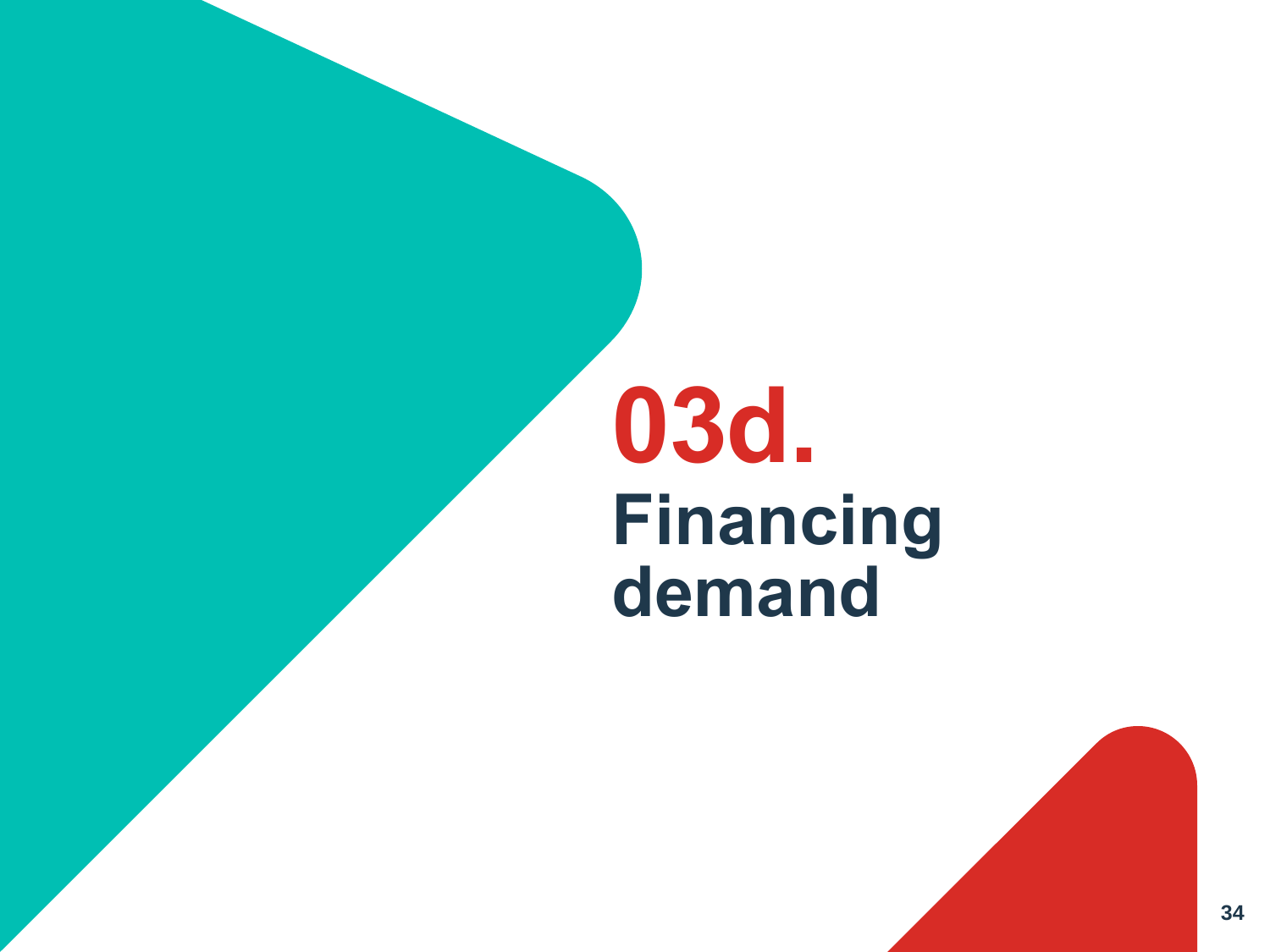No significant changes: Financing intentions are **relatively stable**. However, uncertainty remains among SMEs, with more than one quarter **not knowing** if they will request financing.





**B** – **B** – **B** – *BBC* – *BBC* – *BBC* – *BBC* – *BBC* – *BBC* – *BBC* **Base**: All qualified respondents (n=1,044). Those who preferred not to answer were excluded from the calculation base. Arrows indicate statistical differences between this wave and the previous one.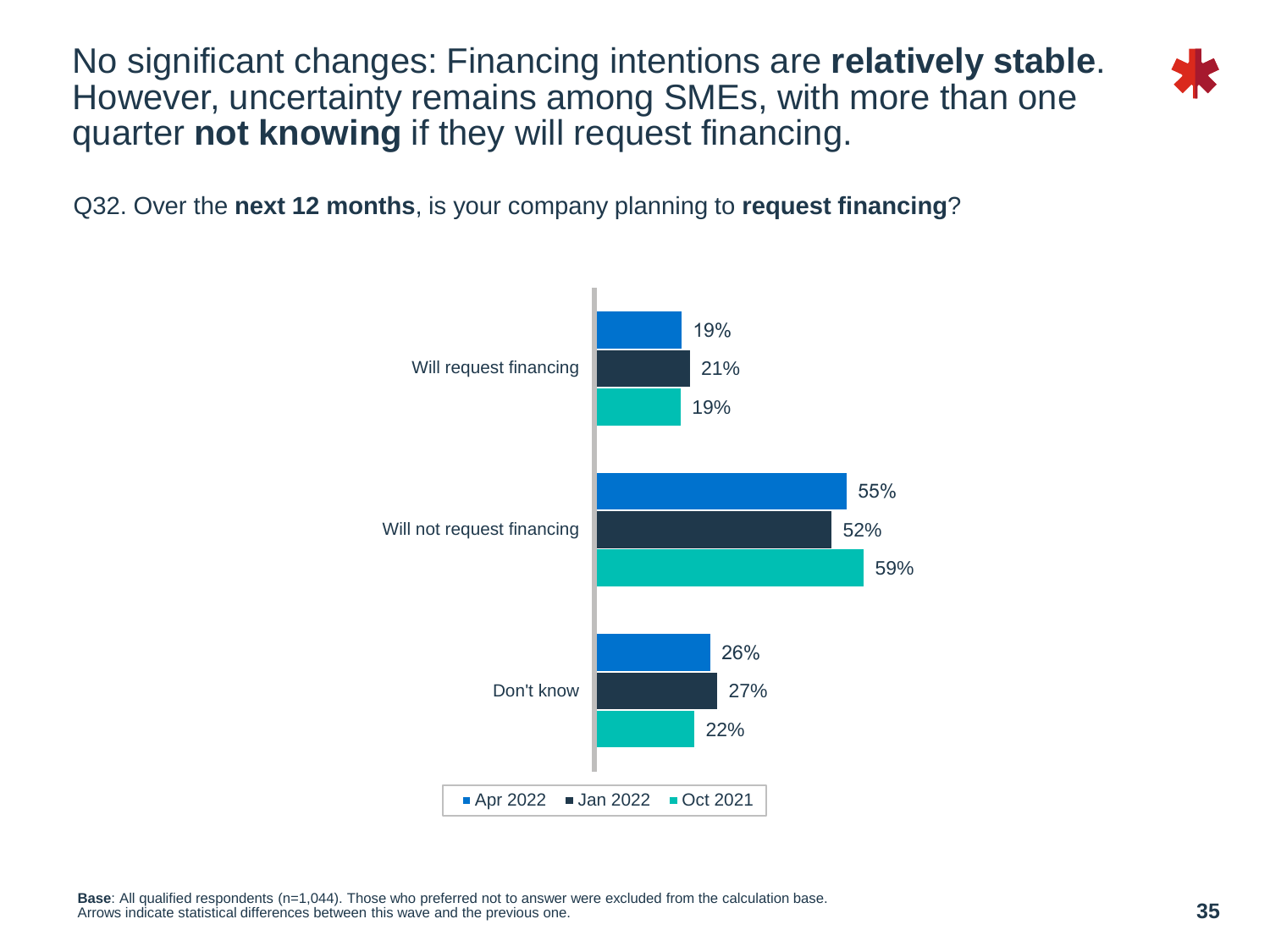Overall, nearly **three quarters are seeking short-term financing**  mainly through lines of credit and working capital loans. There is a significant **decrease** in **term loans** and **equity** investment.



Q33. What **type of financing** will you request?



Arrows indicate statistical differenties between this wave and the previous one.<br>Multiple mentions were allowed, therefore total exceeds 100%. Short-term options are highlighted in blue in the graph. **Base**: Respondents who will request financing (n=251). Those who did not know are not presented in the graph. Arrows indicate statistical differences between this wave and the previous one.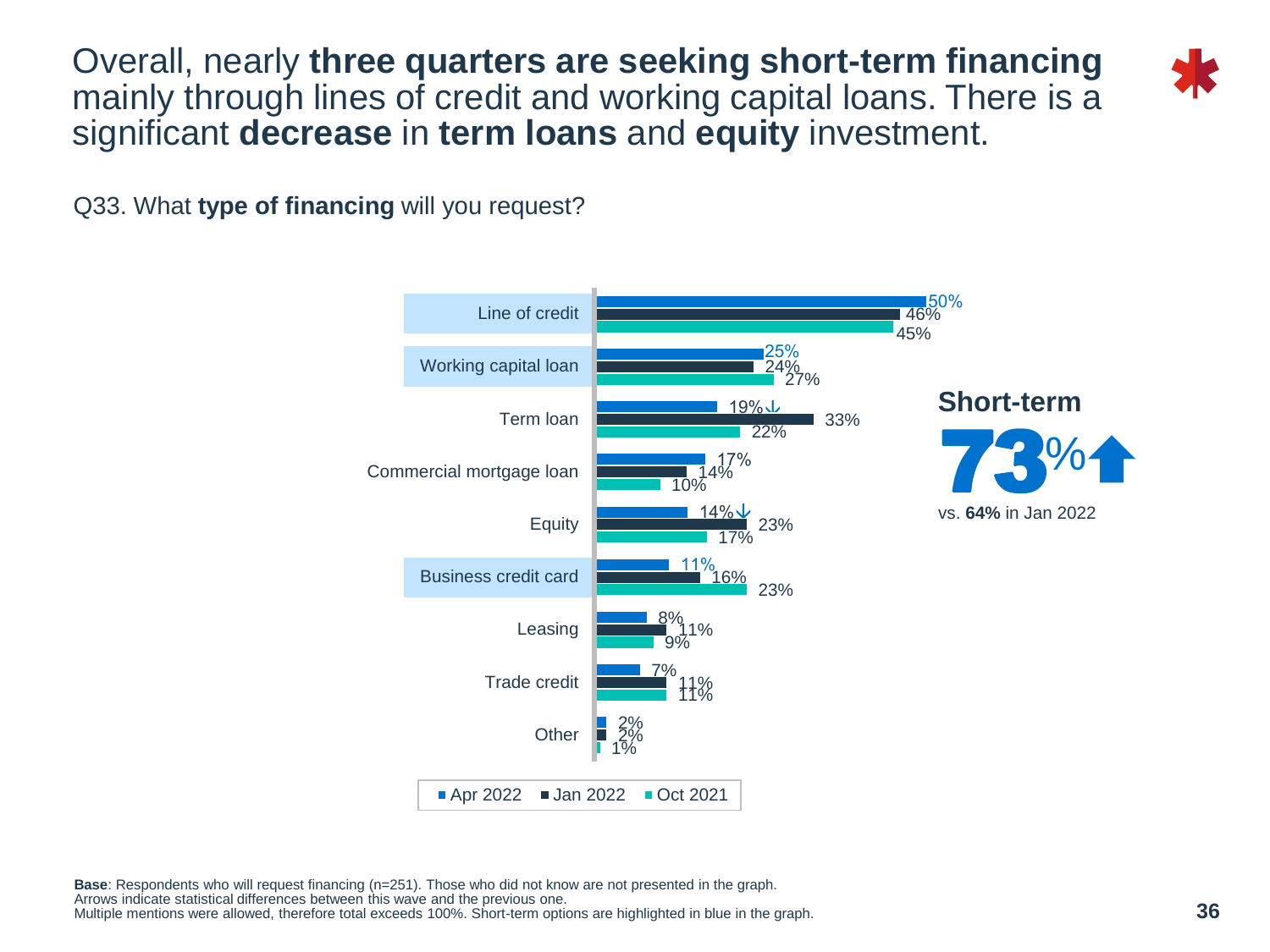The proportion of those **seeking \$1M or more is stable**. For those seeking under \$1M, we see a statistical **increase** for **up to \$100K**  and a significant **decrease** in the **\$500K to <\$1M range.**



Q34. Approximately, what is the **amount of financing** you are seeking?

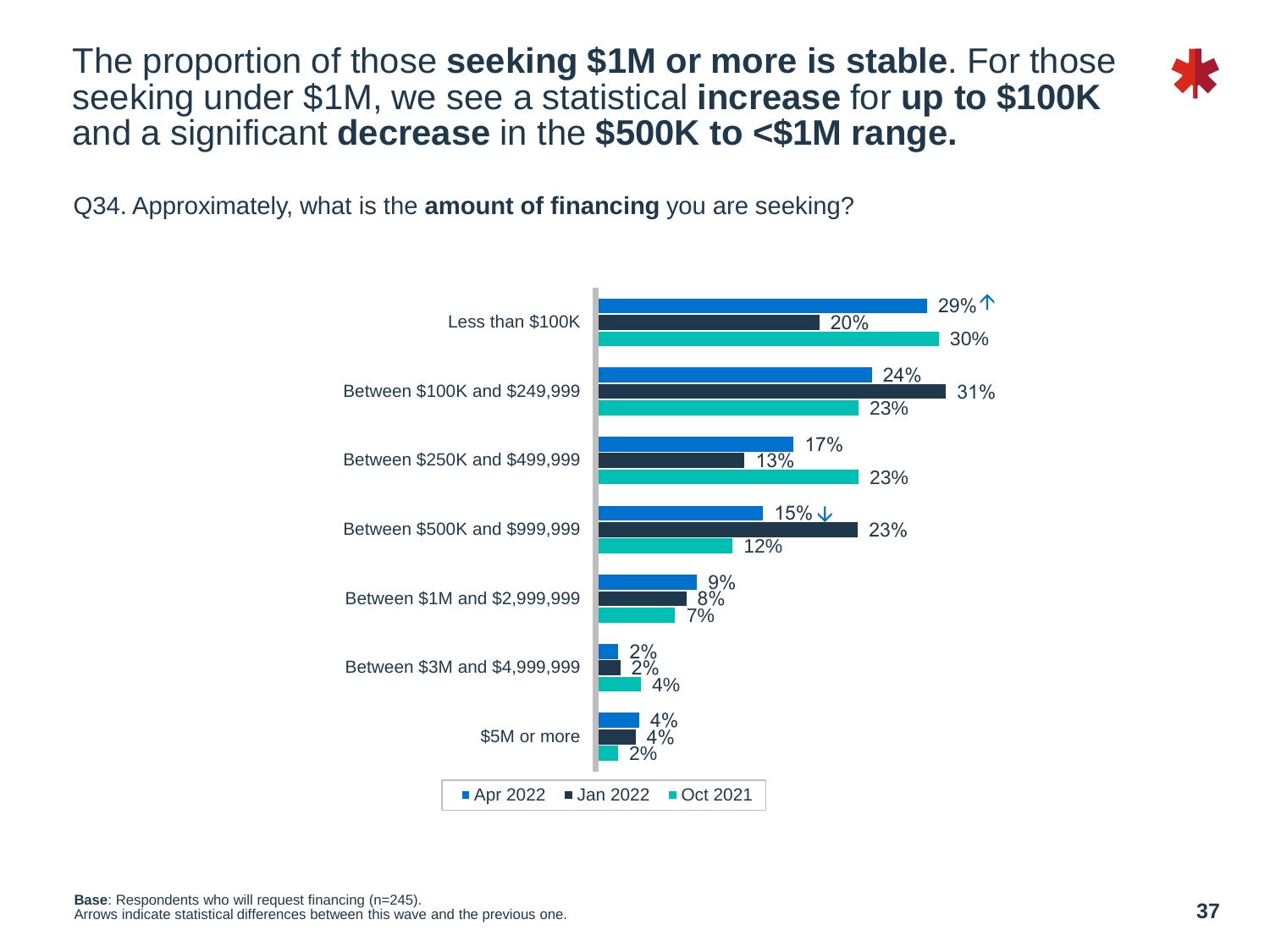Although **most** plan to borrow for **growth-related projects** and **physical assets**, nearly one quarter plan to **borrow to cover expenses, salaries and other obligations.**

Q34b. What would this financing be **used for**?

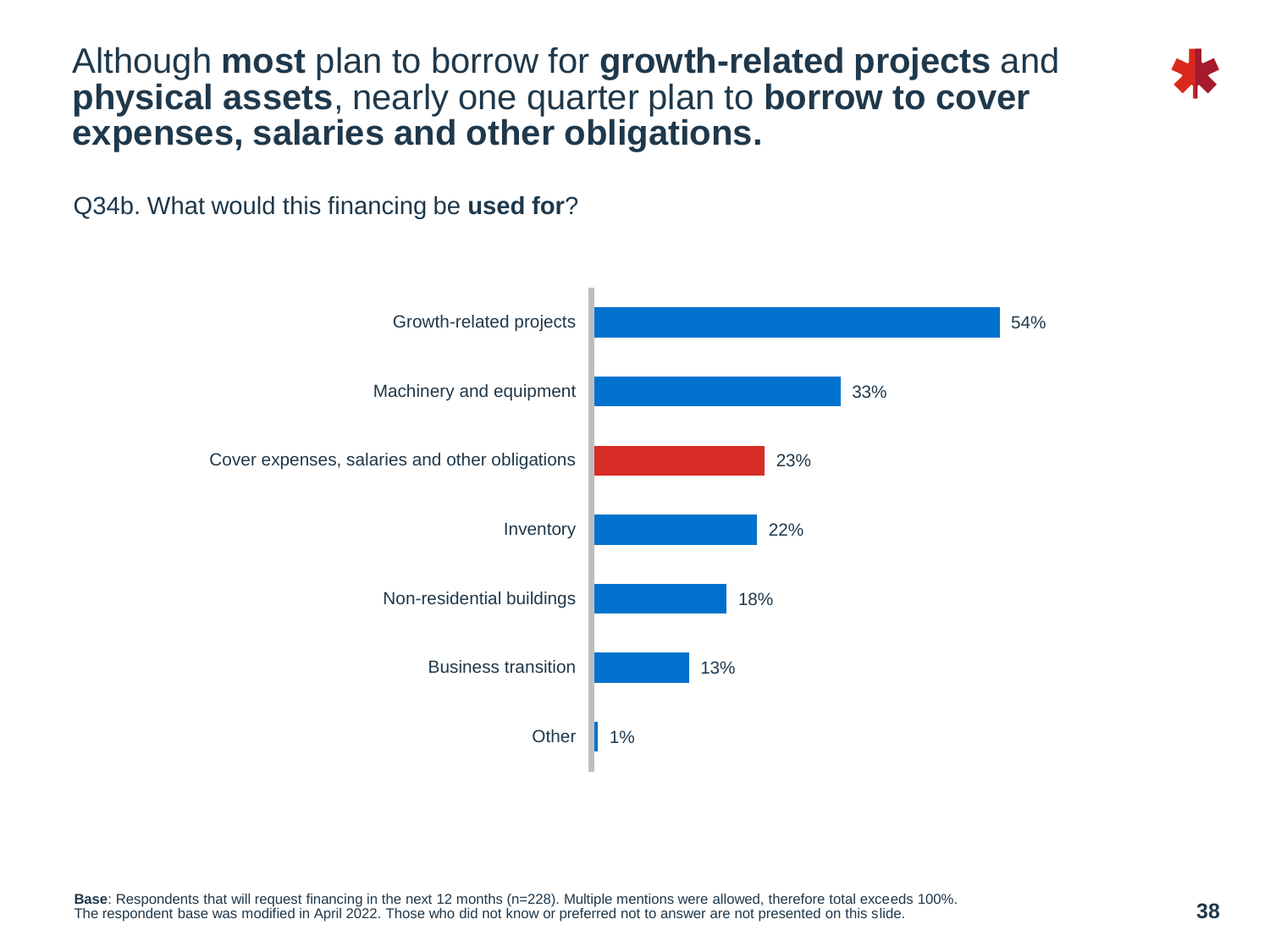Ease of access to financing **had been steadily increasing** since June 2021 but has **now decreased** with a statistical drop in those that think it will be **very easy** to access.





Apr 2022 Jan 2022 Oct 2021

Arrows indicate statistical differences between this wave and the previous one. Statistically significant differences between sub-groups are presented in terms of "Total easy" **39**<br>(scores of 7-10 out of 10) and "Total dif **Base**: Respondents who intend to request financing in the next 12 months (n=243). Those who did not know or refused to answer were removed from the calculation base. (scores of 7-10 out of 10) and "Total difficult" (scores of 0-6 out of 10).

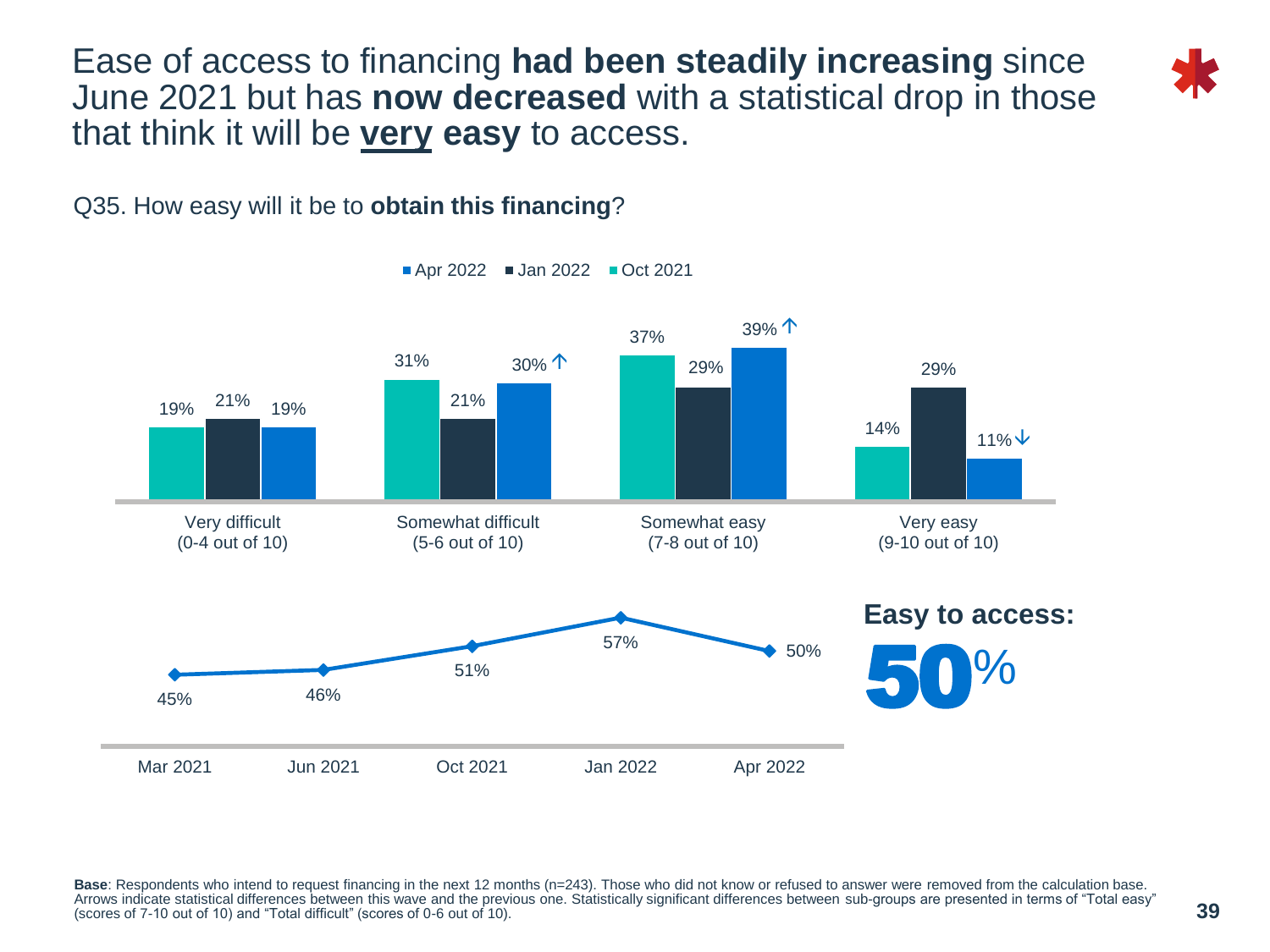The **main reason** respondents believe obtaining financing will be difficult relates to an **unstable industry**. All **other factors relate to the business**: insufficient cash flow, collateral and too much debt.



Q36. What makes you believe that it will be **difficult** to obtain financing for your company? *(multiple answers allowed)*

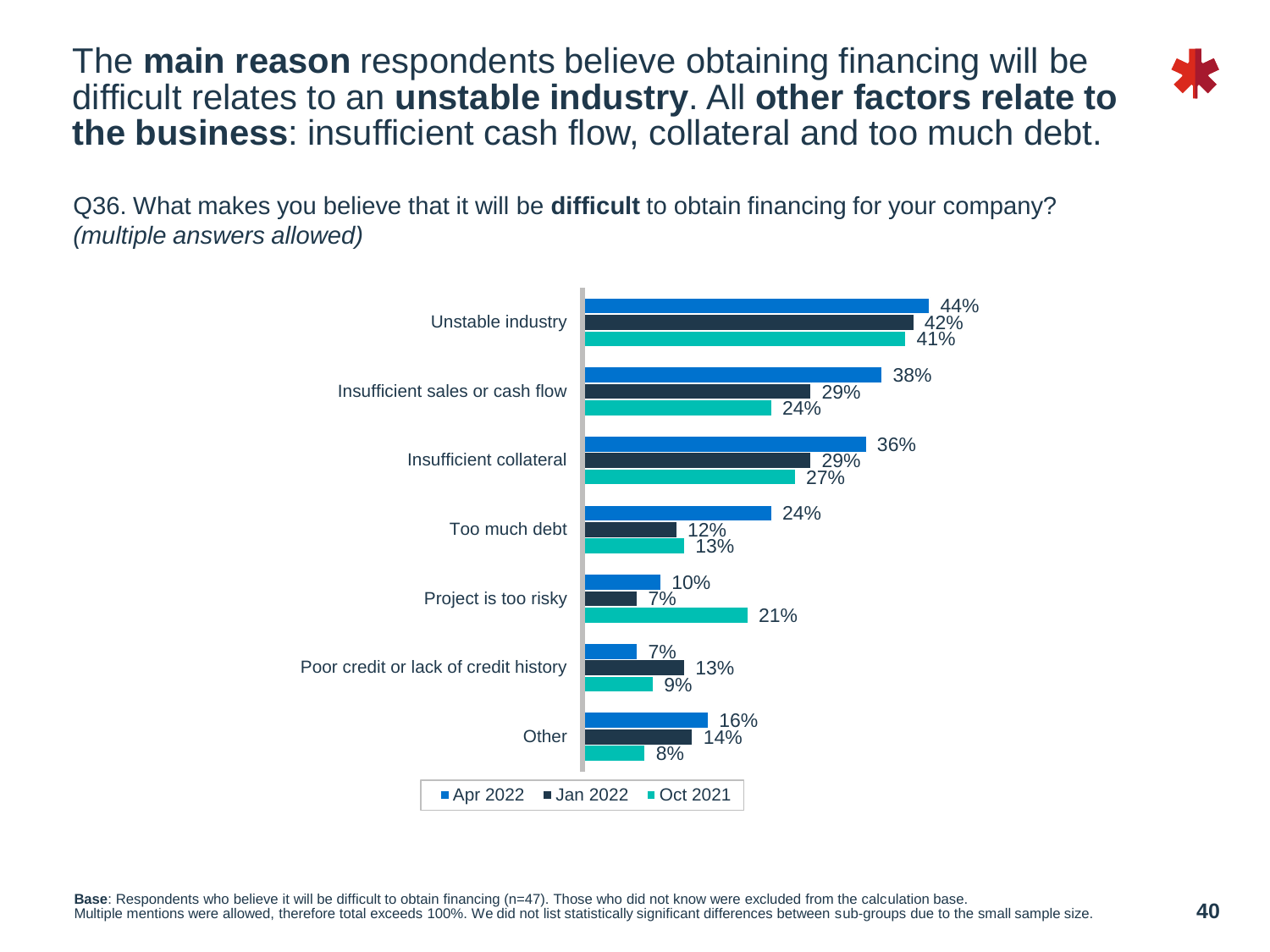As in previous waves, about two thirds of respondents who will not seek financing say it is because they **do not need the money**. One out of ten stated that **the cost or terms are unfavourable**.



Q37. Why do you **not intend to request financing** over the next 12 months?

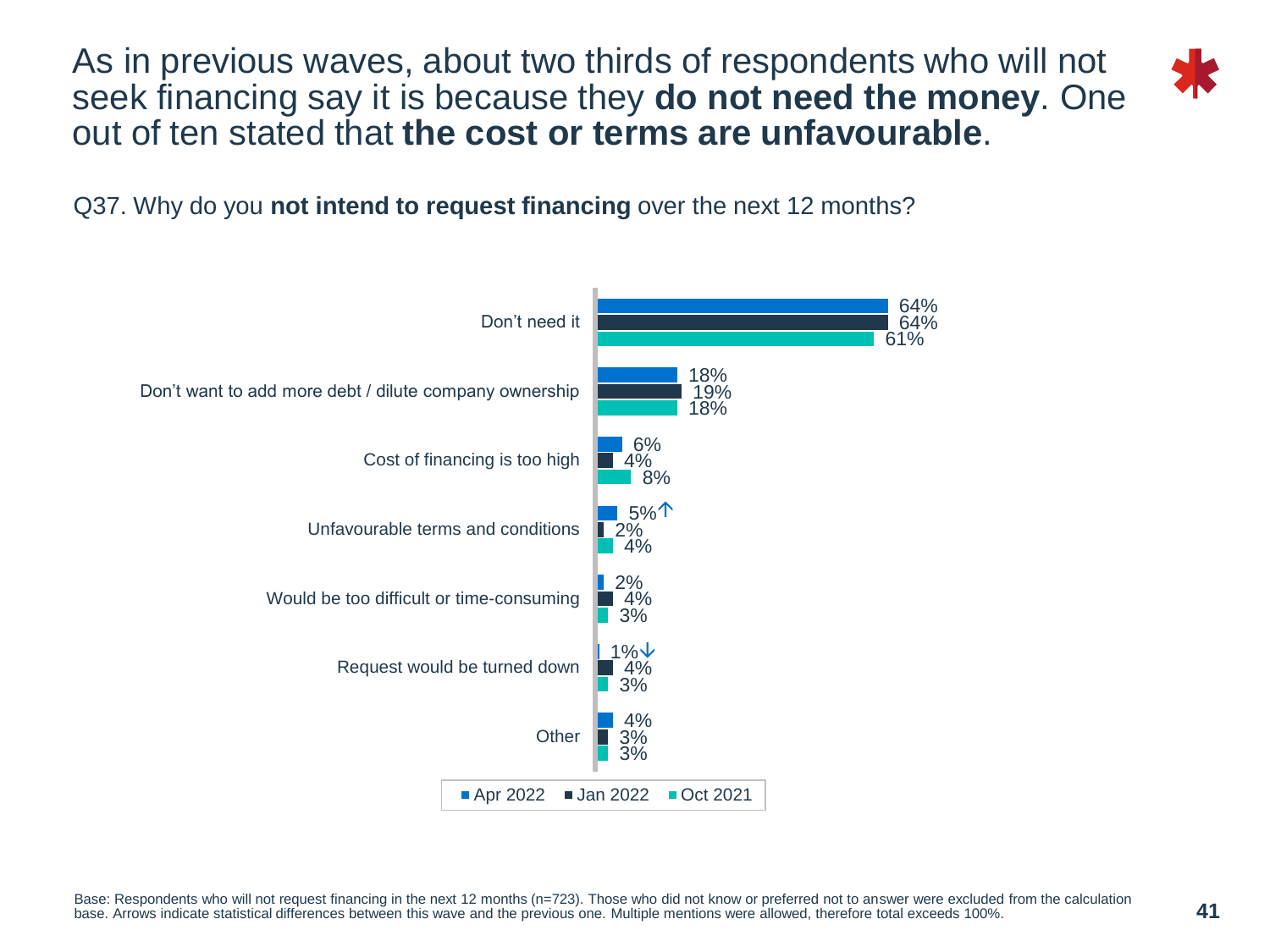We asked those who do not plan to request financing in the next year if obtaining financing would still be helpful to them, and nearly one third **said it would**, especially for **growth-related** projects.



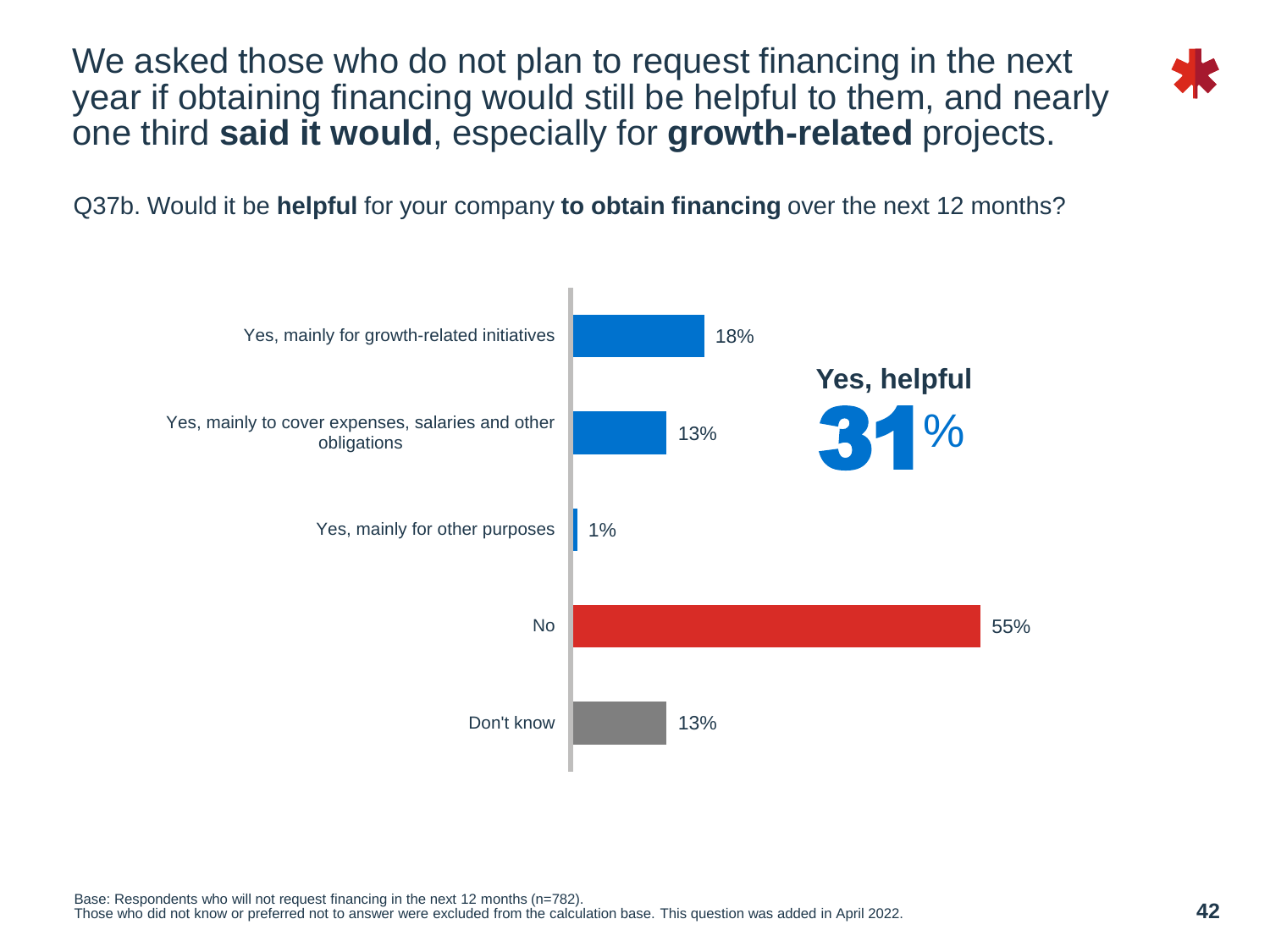## **Respondent profile 04.**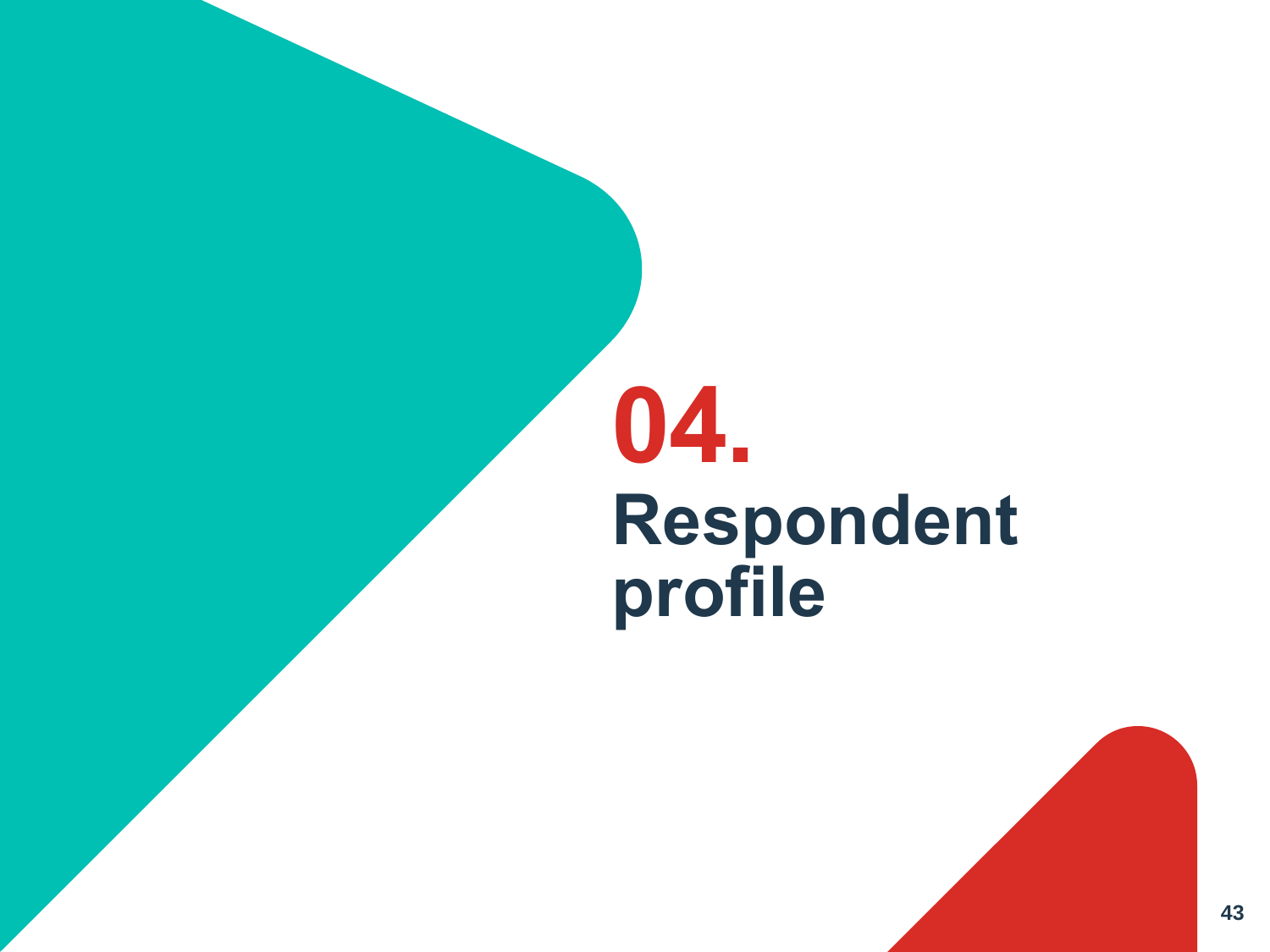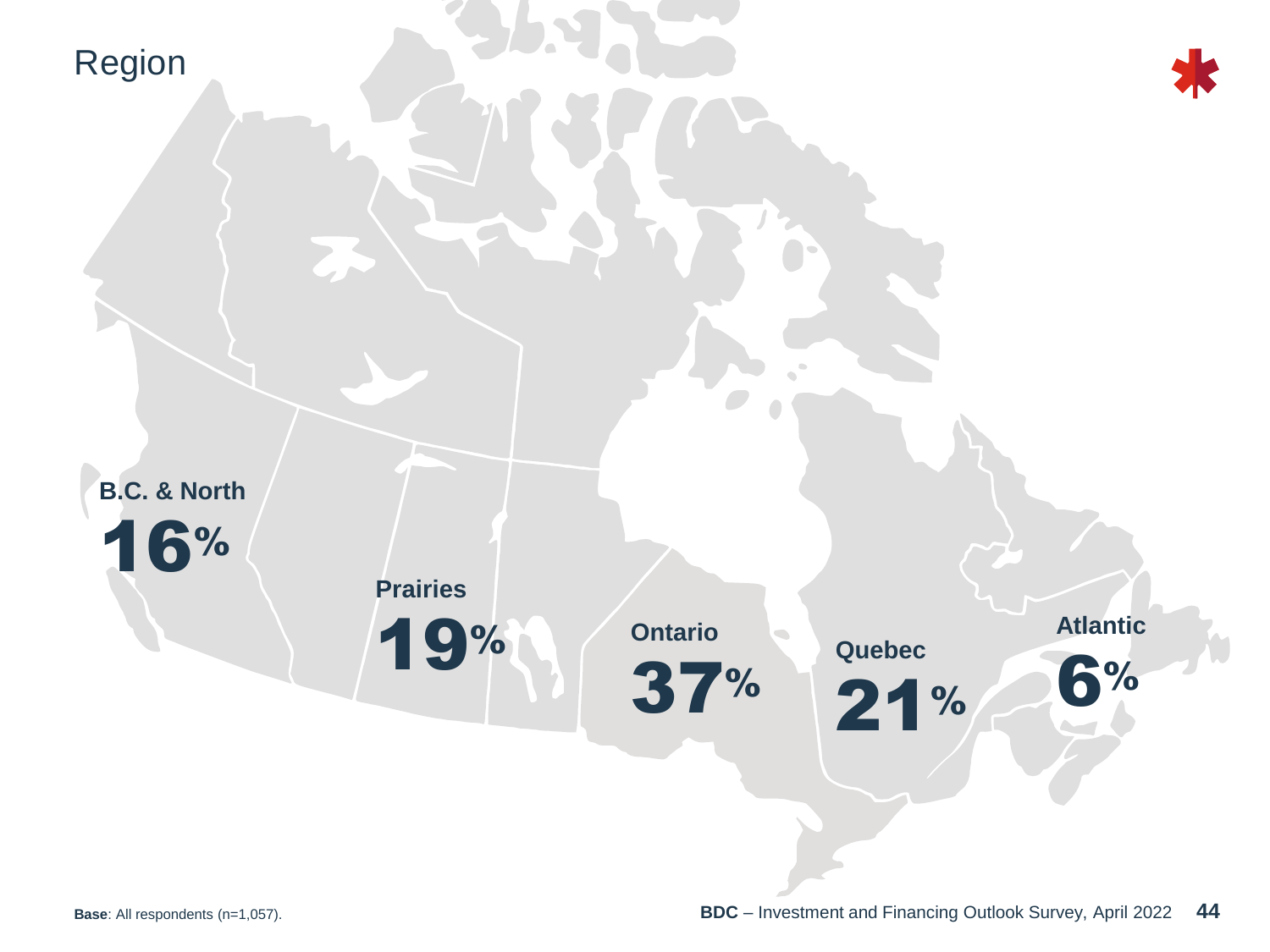### Number of employees, annual sales and gender ownership



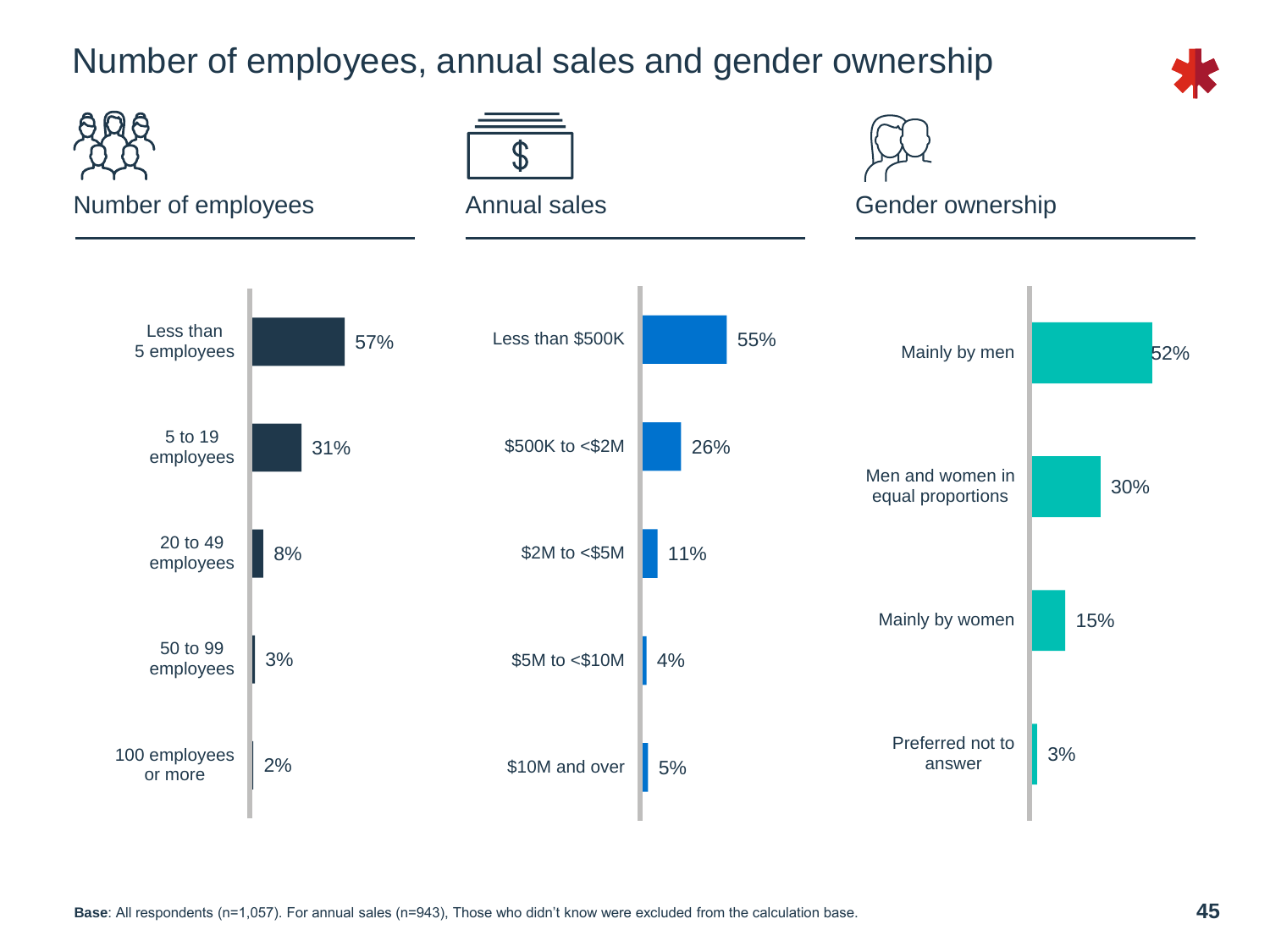### Business revenue growth, diversity groups and sector of activity